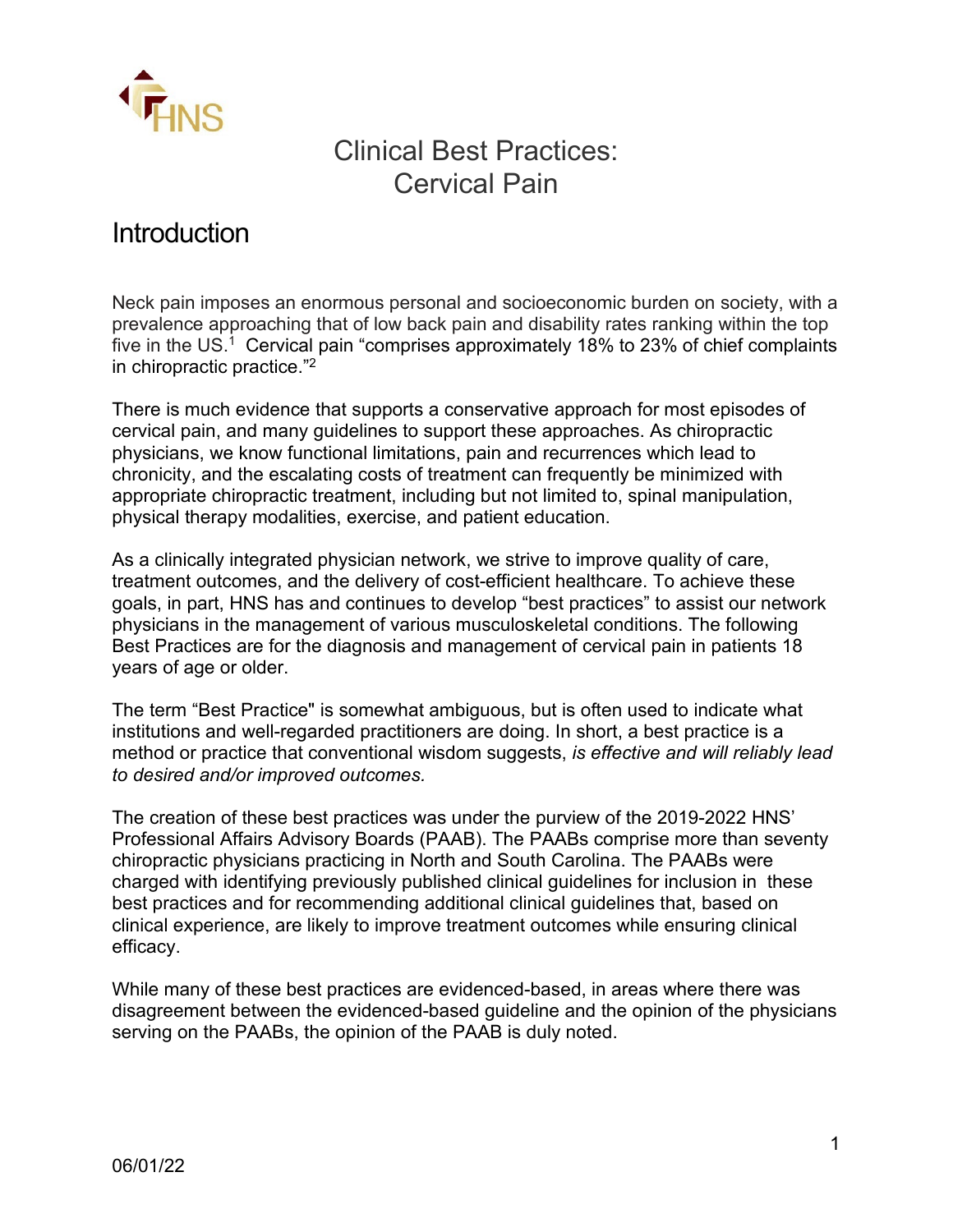# Statement of Intent:

The treatment recommendations that follow are intended for the "typical" adult patient presenting with cervical pain with or without upper extremity involvement. These best practices are not intended to serve or be construed as a "standard of care" for each patient nor to be used as a substitute for the independent judgement of the chiropractor. Adherence to these guidelines will not ensure a successful outcome for every patient. There are other acceptable methods of evaluation and treatment aimed for the same result. The decision to utilize a particular assessment, clinical procedure or treatment plan must be made by the chiropractor in light of the clinical data presented by the patient, the diagnostic and treatment options available, and the patient's preferences and values.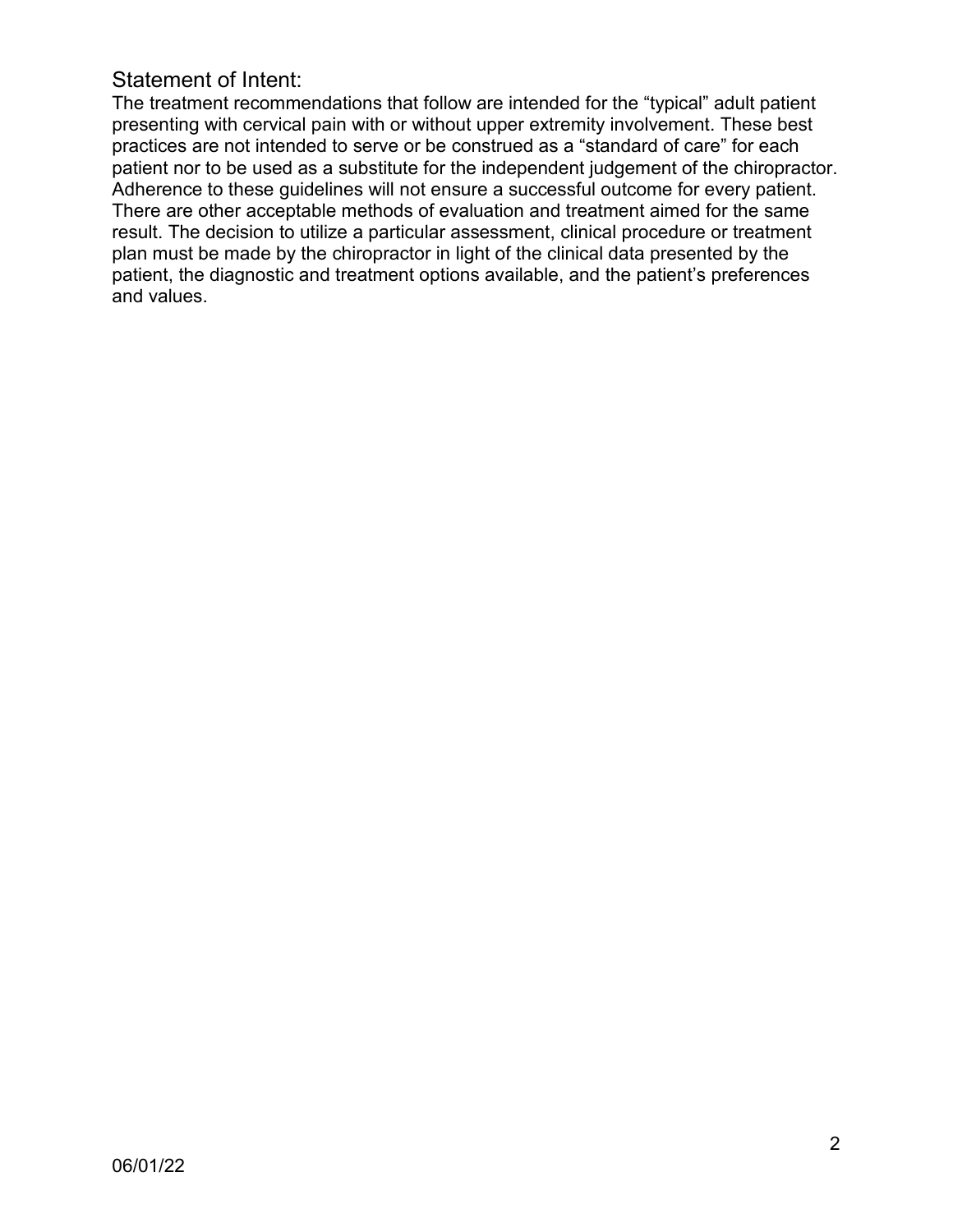# <span id="page-2-0"></span>I. Table of Contents

| I.        |                  |                                                                |  |
|-----------|------------------|----------------------------------------------------------------|--|
| Ш.        |                  |                                                                |  |
| III.      |                  |                                                                |  |
| Α.        |                  |                                                                |  |
|           | 1.               |                                                                |  |
|           | 2.               |                                                                |  |
|           | 3.               | Functional Deficit Measurement (Baseline Outcome Assessment) 9 |  |
|           | 4.               |                                                                |  |
|           | 5.               |                                                                |  |
| <b>B.</b> |                  |                                                                |  |
|           | 1.               |                                                                |  |
| C.        |                  |                                                                |  |
|           | 1.               |                                                                |  |
|           | 2.               |                                                                |  |
| D.        |                  |                                                                |  |
|           | $\mathbf 1$ .    |                                                                |  |
|           | 2.               |                                                                |  |
|           | 3.               |                                                                |  |
|           | $\overline{4}$ . |                                                                |  |
| IV.       |                  |                                                                |  |
| Α.        |                  |                                                                |  |
|           | 1.               |                                                                |  |
| V.        |                  |                                                                |  |
| А.        |                  |                                                                |  |
| VI.       |                  |                                                                |  |
| Α.        |                  |                                                                |  |
|           |                  |                                                                |  |
| Α.        |                  |                                                                |  |
|           |                  |                                                                |  |
| Α.        |                  |                                                                |  |
|           | 1 <sub>1</sub>   |                                                                |  |
| Β.        |                  |                                                                |  |
| C.        |                  |                                                                |  |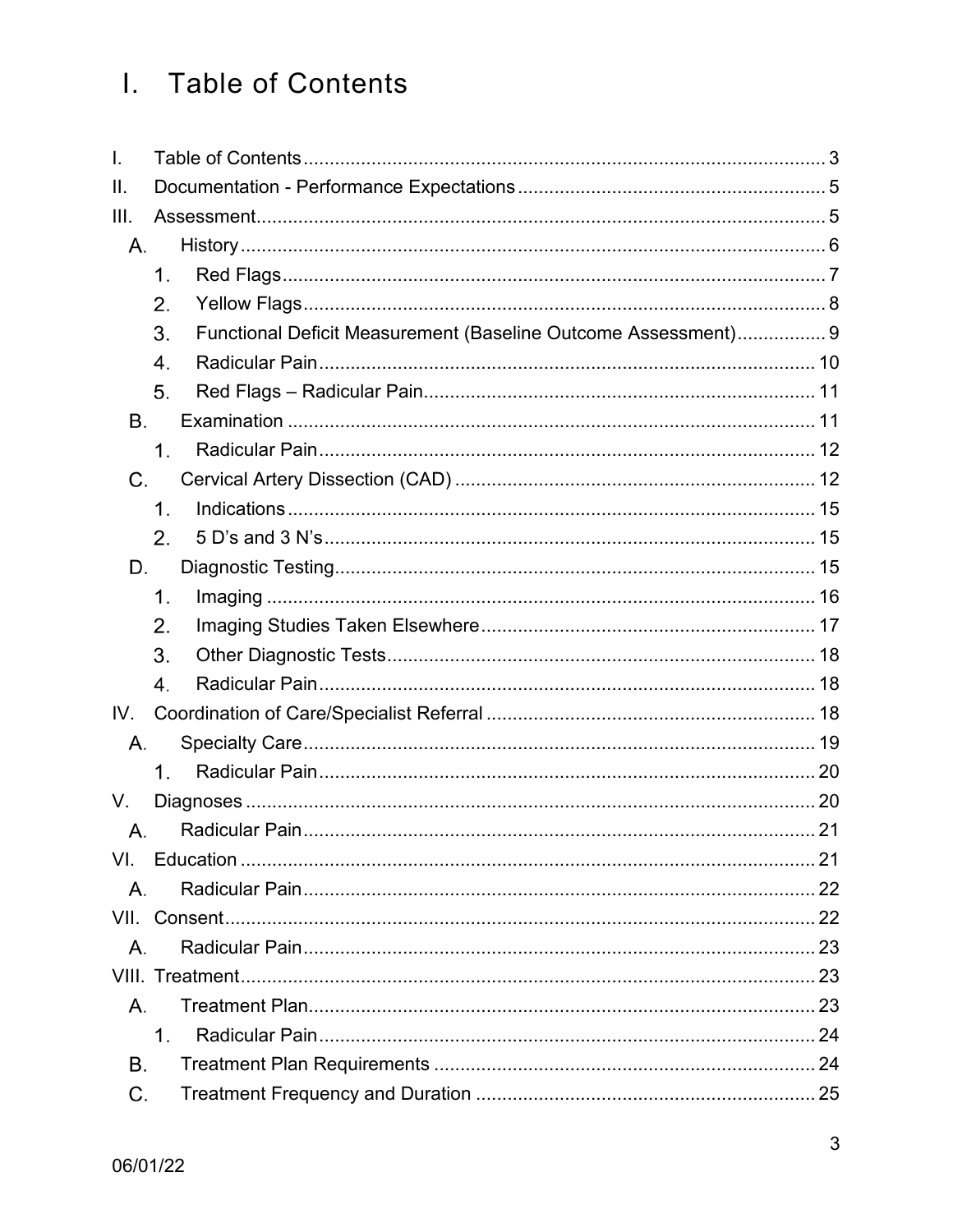|                | $\mathbf 1$ .  |  |
|----------------|----------------|--|
| D.             |                |  |
| IX.            |                |  |
| Α.             |                |  |
|                | 1.             |  |
|                | 2.             |  |
| Β.             |                |  |
|                | 1 <sub>1</sub> |  |
| $C_{\cdot}$    |                |  |
|                | $1_{.}$        |  |
|                |                |  |
| $X_{\cdot}$    |                |  |
|                | 1.             |  |
| X <sub>L</sub> |                |  |
| Α.             |                |  |
|                | 1 <sub>1</sub> |  |
| Β.             |                |  |
|                | $1_{\cdot}$    |  |
| XII.           |                |  |
|                |                |  |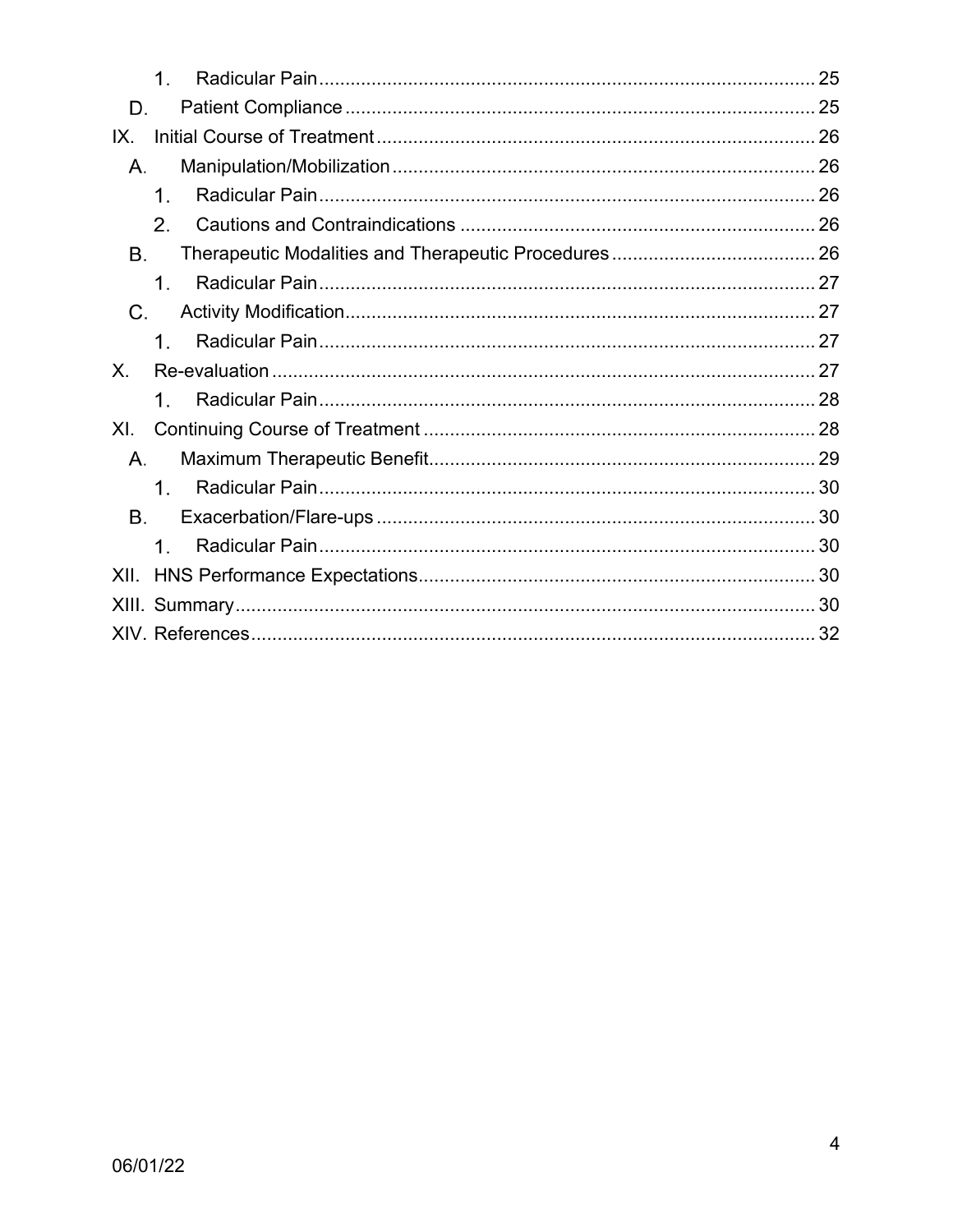# HNS Clinical Best Practices: Cervical Pain

# II. Documentation - Performance Expectations

<span id="page-4-0"></span>As the legal document substantiating healthcare services provided to the patient, the healthcare record serves as a method of communication among healthcare providers caring for a patient and *provides supporting documentation for reimbursement sought for services provided to a patient.* As such, regardless of the patient's presenting symptoms/condition, a healthcare record must be created (and maintained per legal requirements) for each patient who receives care at the provider's practice, whether care was provided by the physician or his/her support staff.

Thorough, precise, and timely documentation of services provided is essential for sound clinical decision-making and is in the best interest of each healthcare provider, his/her patients, and of the payors responsible for the payment of those services.

Excellent clinical documentation improves safety and quality of care, treatment outcomes, reduces errors and unnecessary testing, and is paramount to appropriate continuity of care. Conversely, the lack of appropriate and accurate documentation can lead to negative treatment outcomes, potential safety and quality of care issues, and higher healthcare costs.

To help ensure healthcare provided by HNS Network Physicians is appropriate, and is properly documented, HNS has developed *HNS Best Practices - Clinical Quality and Documentation Standards*. These best practices *represent HNS' performance expectations for all contracted physicians regarding appropriate documentation in the healthcare record.* These Best Practices are posted on the HNS Website under 'Clinical Resources'.

# <span id="page-4-1"></span>III. Assessment

A thorough assessment of patients presenting with cervical pain is essential. The assessment should focus, in part, on the presence or absence of red flags, and will determine the appropriate pathway of care for each patient.

The history and examination provide the clinical rationale for appropriate diagnosis and subsequent treatment planning. The history and physical examination should attempt to separate individuals with cervical pain into one of the three categories below, to determine the appropriate treatment strategy.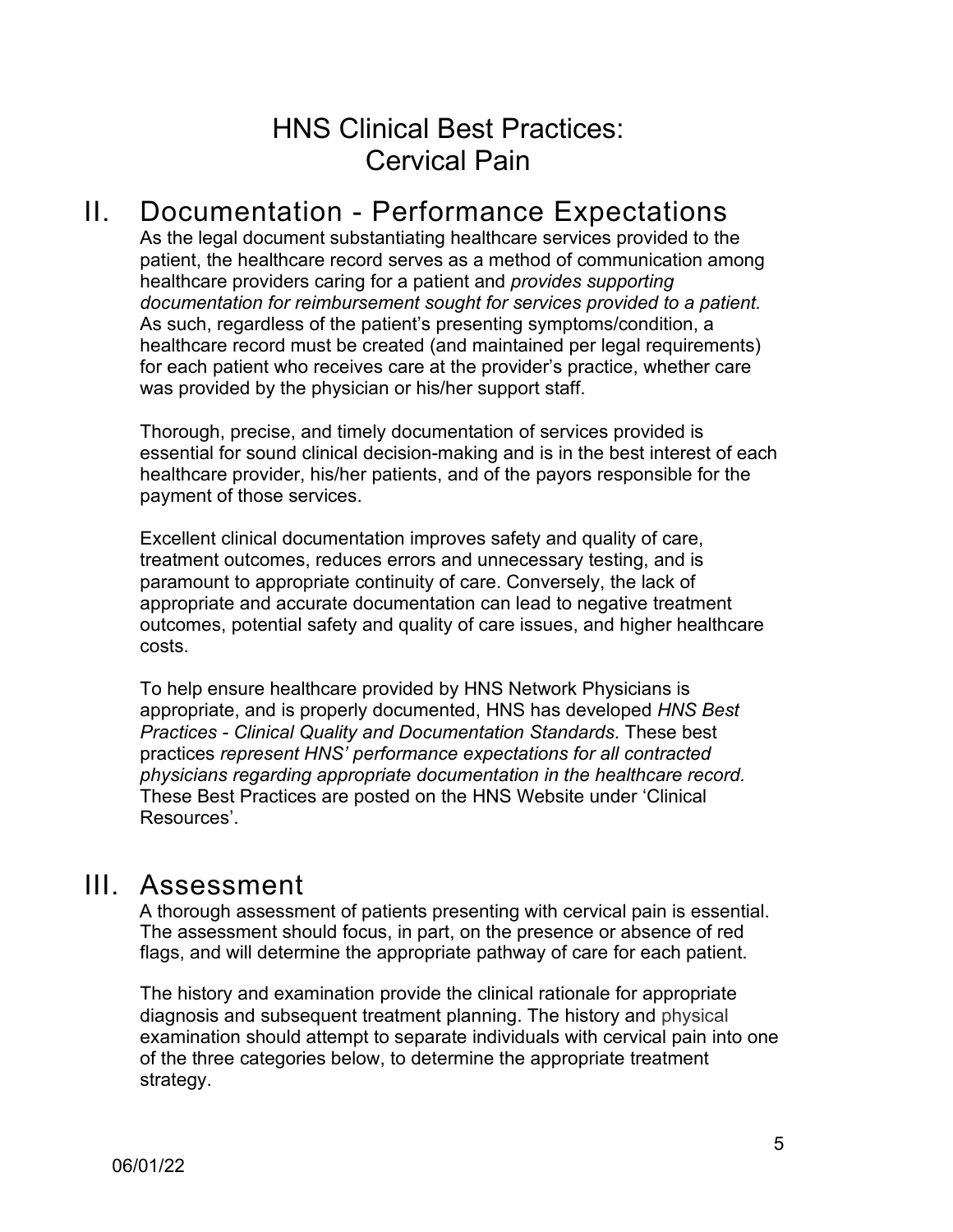- Serious pathology (red flags)
- Radicular nerve involvement
- Mechanical cervical pain

Assessment should include, but is not limited to, the following:

- History (Presence of red and/or yellow flags)
- Functional Deficit Measurement
- Examination
- Imaging and other diagnostic testing (as applicable)
- Consideration of coordination of care/referrals

# <span id="page-5-0"></span>A. History

A carefully obtained and thorough history inevitably yields critical information in the assessment of cervical pain, and should include:

- Onset and duration of pain
- Quality of pain
- Site and radiation
- Precipitating and relieving factors
- Severity and functional impact
- Neurological deficits
- Symptoms of systemic illness
- Current and past health conditions, including previous whiplash injuries, concussion, loss of consciousness, or other injuries
- Has the patient received a covid-19 vaccination and when?
- History of stroke/TIA, headaches, tinnitus, vertigo, diplopia, drop attacks, dysphagia, nystagmus, numbness, ataxia, first or worst headache or neck pain ever, and nausea
- Family medical history
- Social history
- Current and relevant past medications and nutraceuticals (both prescriptive, over-the counter and natural products)
- Past and present treatment for the presenting condition and results of that treatment
- Previous relevant imaging studies (or other diagnostic testing)
- All health risk factors
- History of temporal mandibular joint dysfunction, trigeminal neuralgia, rheumatoid arthritis
- History of recent spinal tap and/or subsequent severe headaches when upright which were resultant from CSF leak
- History of any thyroid issues, such as goiter which interfered with swallowing
- History of any undue stress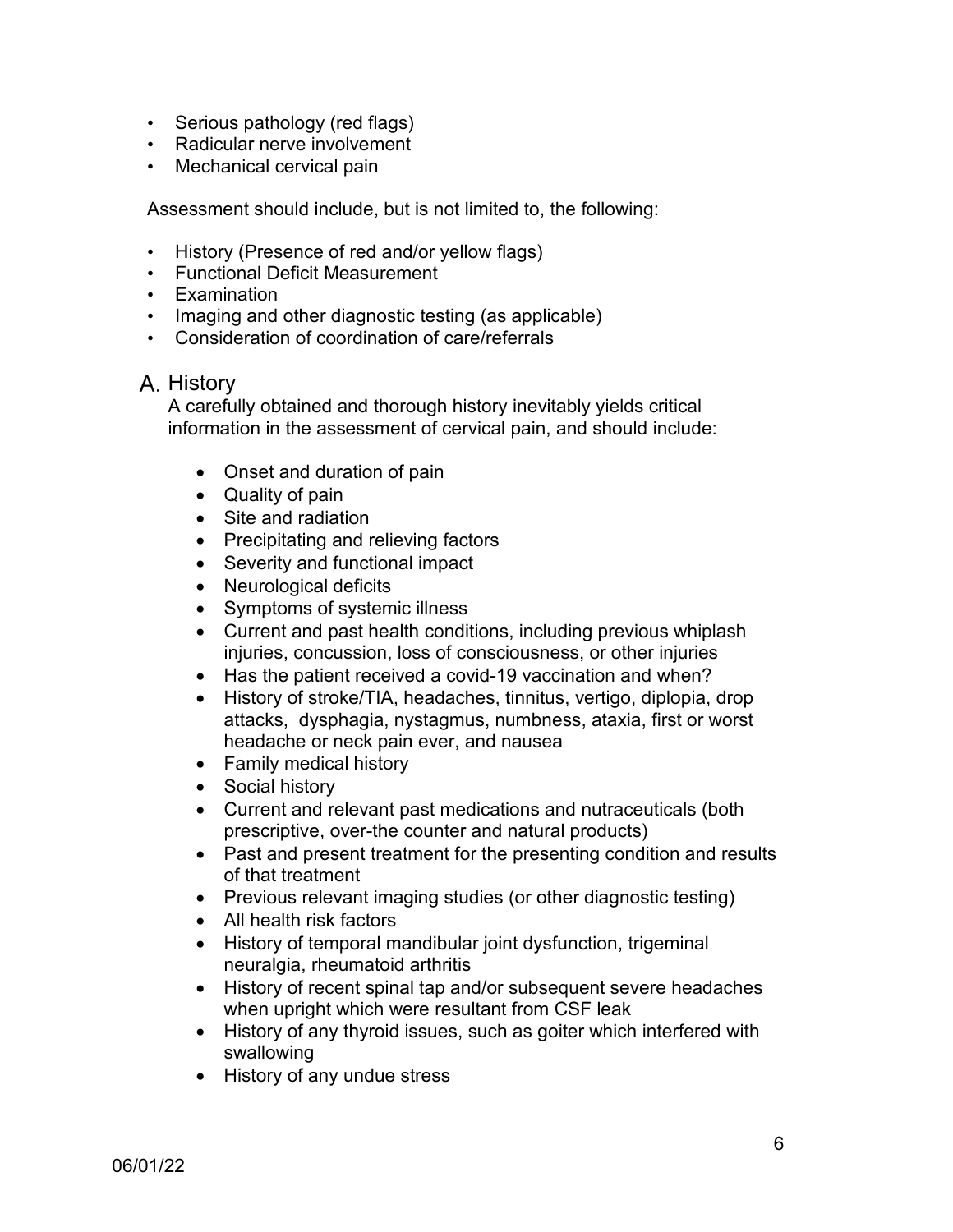• History about sleep (positions, pillow use, wake with neck discomfort)

During the history, obtain the name of the patient's primary care provider and/or medical specialist, and permission to contact to facilitate coordination of care.

#### <span id="page-6-0"></span>1. Red Flags

"Red flags" are the current clinical features and prior illnesses that suggest the possibility of a more serious underlying illness that may require immediate referral, additional evaluation, or co-management.

A focused history and clinical examination are the most critical tools for identifying risk factors for serious disease in a patient who presents with cervical pain.

At each visit, DCs should evaluate for the presence or absence of red flags. Identification of a red flag in patients with cervical pain warrants close attention and suggests the need for further investigation and possible specialist referral as part of overall treatment strategy.

As stated in *Best-Practice Recommendations for Chiropractic Management of Patients with Neck Pain*2:

Patients presenting with signs suggestive of potential evolving stroke, such as a patient reporting "**the worst headache ever**," may require emergent referral to a hospital for definitive evaluation and care.

[R]ed flags do not necessarily require referral or present a contraindication to spinal manipulation or other chiropractic procedures. These depend on the findings of the additional evaluation. Although some red flags represent contraindications to the use of high-velocity-low-amplitude manipulation, other approaches using less biomechanical force may be used to address the musculoskeletal disorders while the red flag issues are being addressed via further diagnostic testing, referral, or interdisciplinary care coordination. $^2$ 

While positive red flags are typically indications for imaging, red flags should be evaluated in the context of the clinical presentation as a whole**.**

The table below contains examples of potential red flags that may be discovered during the patient history or examination.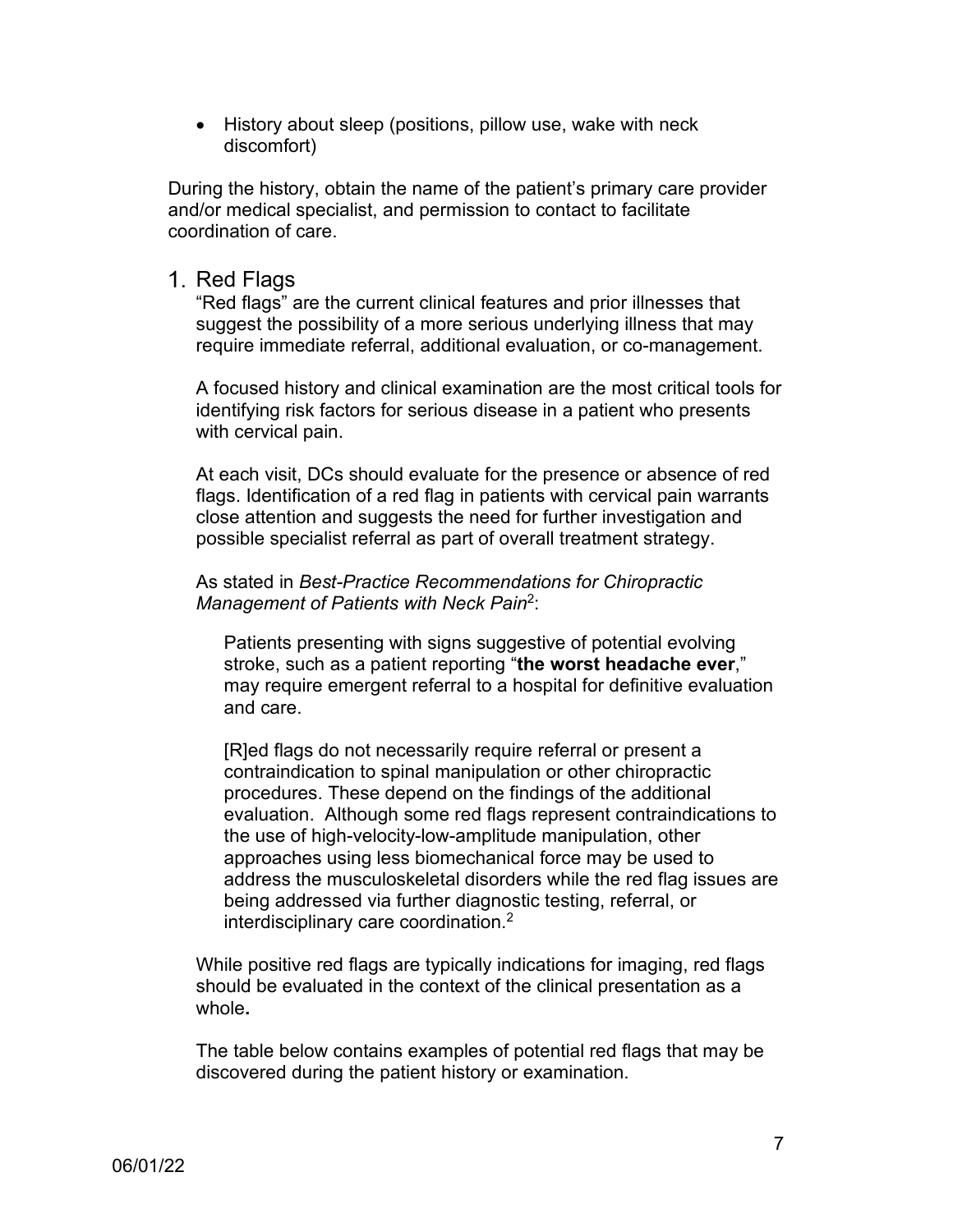# Red Flags<sup>2</sup>: Cervical Pain

# Red Flags: **History**

- Known connective tissue disease
- Osteopenia
- Significant trauma or infection
- Unexplained/novel neck pain especially ages <20 or >55
- Cancer
- Unexplained weight loss
- Severe nocturnal pain
- Confusion/altered consciousness
- Visual or speech disturbances
- Weakness or loss of sensation

# Red Flags: **Examination**

- Abnormal upper extremity sensory, motor, or deep tendon reflexes
- Fever  $> 100^{\circ}$ F
- Nuchal rigidity
- Positive Rust, Lhermitte, Hoffman or Babinski sign
- Pain pattern unrelated to movements or activities
- Osteopenia

**Fig. 1** *Red flags on history and examination*<sup>2</sup>

## <span id="page-7-0"></span>2. Yellow Flags

While the presence of red flags indicates the potential for serious life or limb threatening pathology, psychosocial risk factors (yellow flags) include the patient's attitudes and beliefs, emotions, behaviors, and family and workplace factors which may impact the patient's response to your proposed treatment plan.

In *Best-Practice Recommendations for Chiropractic Management of Patients with Neck Pain*, the authors state, "Optimal treatment frequency and duration must be determined on an individual basis, considering barriers to recovery such as yellow flags . . . ."2

Per the article, yellow flags include:

- Belief that pain is harmful
- Belief that activity should be avoided
- Negative attitude or depression
- Work-related stress
- Lack of social support, and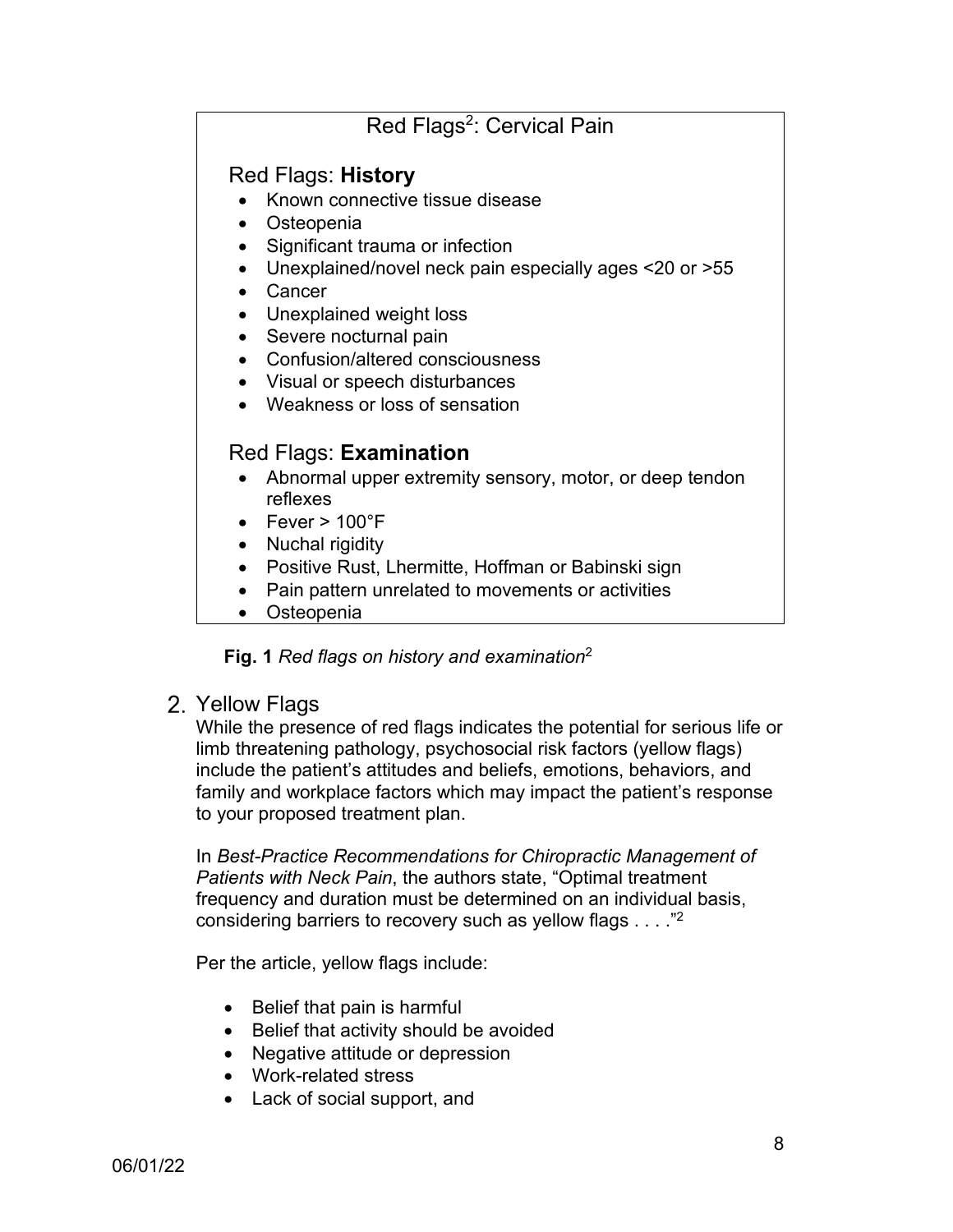• Current compensation and claims issues related to neck pain.

In determining the impact of identified yellow flags, doctors "may want to use an outcome assessment tool such as the Fear Avoidance Behavior Questionnaire to evaluate psychological factors that might delay recovery."2

HNS further agrees that:

When relevant psychological factors are identified, the rehabilitation approach should be modified to emphasize active rehabilitation, graded exercise programs, positive reinforcement of functional accomplishments, and/or graduated exposure to specific activities that a patient fears as potentially painful or difficult to perform.<sup>3</sup>

As with red flags, DCs should evaluate yellow flags in the context of the clinical presentation as a whole**.** 

## <span id="page-8-0"></span>Functional Deficit Measurement (Baseline Outcome Assessment)

The importance of a patient's perspective regarding his/her condition relative to function, pain, health status, work disability, and effectiveness of treatment is well-known and should be established prior to the onset of treatment.

The use of valid outcome assessment tools in a proper and timely fashion will establish and benchmark functional deficits within a patient treatment plan and establish medical necessity for ongoing care.

Patient based outcome measures are most helpful when utilized with the *initial exam* and then *during each re-evaluation* administered at regular intervals during treatment to evaluate patient improvement and treatment effectiveness.

Further, the proper use of outcome assessment tools addresses the growing emphasis of third-party payors on outcome-based systems for reimbursement.

#### As stated in *Best-Practice Recommendations for Chiropractic Management of Patients with Neck Pain*:

Clinicians should assess baseline status and monitor changes in pain, function, disability, and psychosocial functioning. … Patient based outcome measures are useful when administered at the initial exam and during re-evaluations at regular intervals during treatment to evaluate for patient improvement and treatment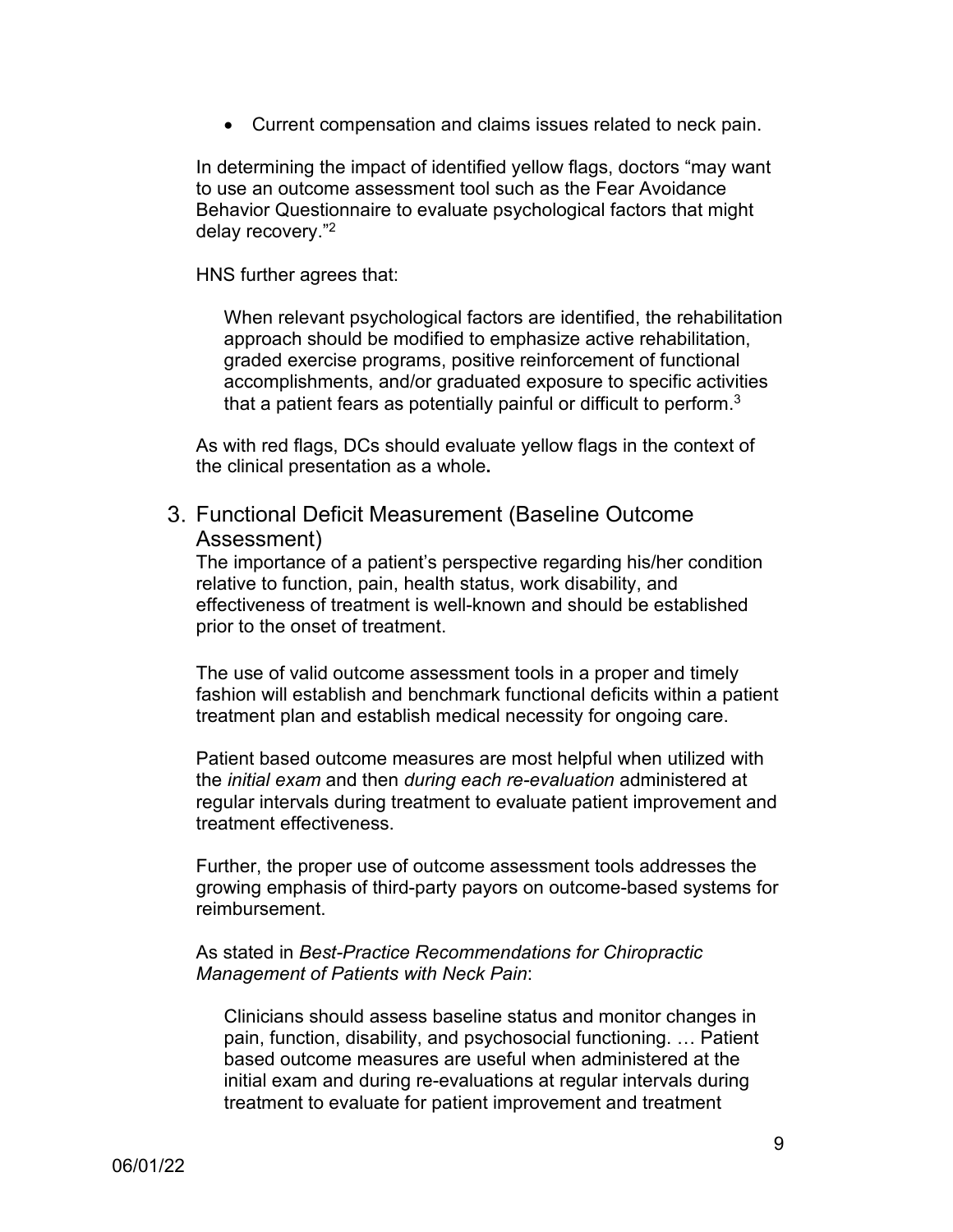effectiveness. The use of reliable and valid . . . [outcome assessment tools will] . . . establish and benchmark functional deficits within a patient treatment plan and establish medical necessity for ongoing care.<sup>2</sup>

Examples of acceptable outcome assessment tools include, but are not limited to, the following:

- a. Neck Disability Index (NDI)
- b. Numeric Rating Scale for Pain (NRS)
- c. Patient-Specific Functional Scale (PSFS)
- d. NeckPix Questionnaire2

#### <span id="page-9-0"></span>Radicular Pain

Thorough history and evidence-informed examination are critical components of chiropractic clinical management, particularly in the presence of radicular complaints. These procedures provide the clinical rationale for appropriate diagnosis and subsequent treatment planning.

If radiating pain, in addition to the above, History should include the following questions:

- a. Does the patient have a history of previous radicular symptoms?
- b. Questions to differentiate where the radiating pain comes from:
	- i. Where is the pain?
	- ii. How far down the arm does pain radiate, and into what fingers?
	- iii. Is the radiating pain related to positional changes?
	- iv. Is the arm pain bilateral? (If so, consider spinal stenosis, metastatic carcinoma, pathologic fractures., central disc prolapse, multiple sclerosis, etc.)
- c. Did the arm pain, tingling, or numbness occur prior to the presence of cervical pain? (If so, consider thoracic outlet syndrome or other pathological etiologies.)
- d. Is the pain constant or intermittent?
- e. Do the arm symptoms exacerbate with activity and immediately remit with rest?
- f. How long is the refractory period before pain goes away?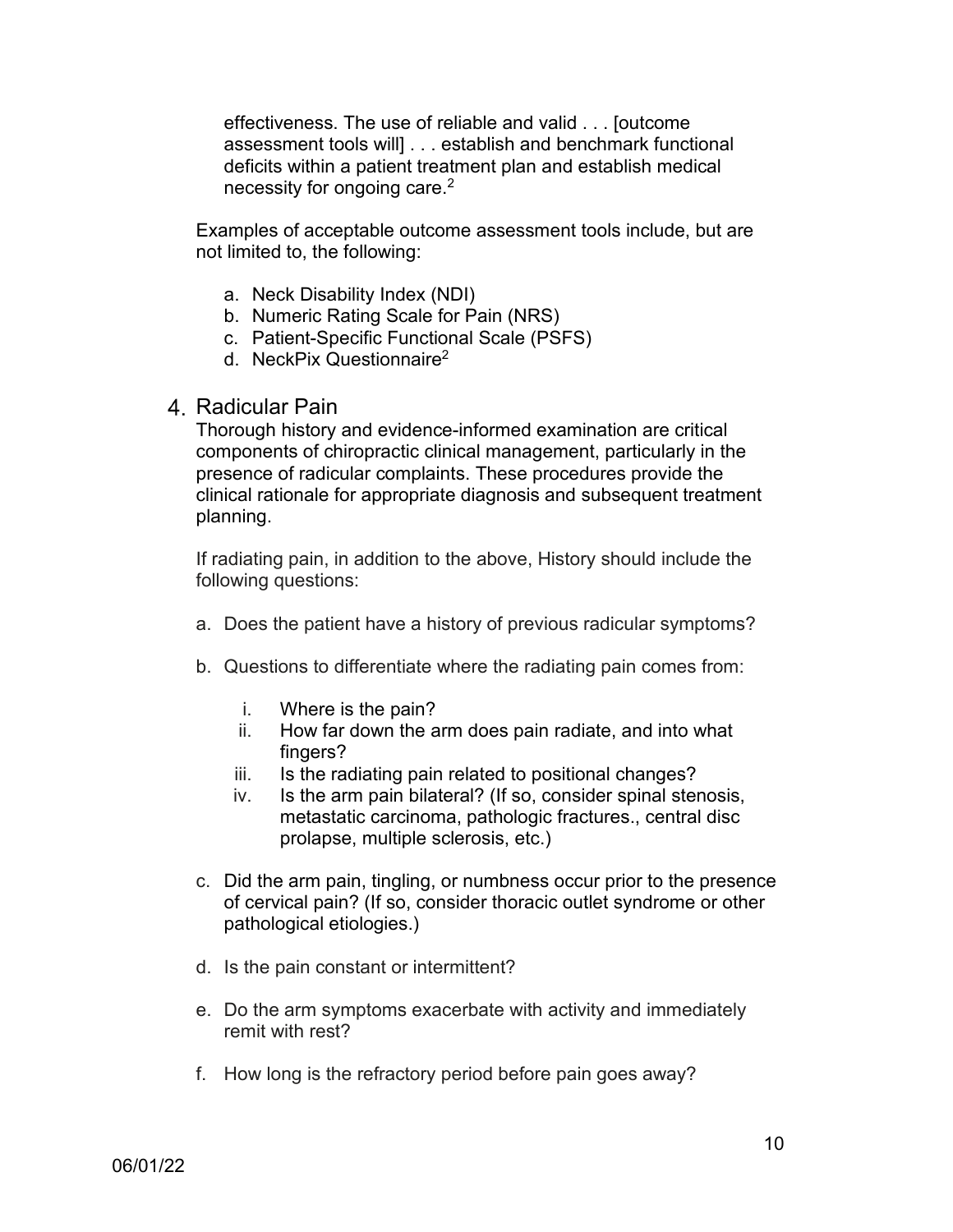- g. Questions regarding comorbidities, such as neurologic, smoking, alcohol use, obesity, side effects of statins, chemotherapy, and to rule out thoracic outlet syndrome or other myofascial considerations
- <span id="page-10-0"></span>5. Red Flags – Radicular Pain No changes to above recommendations.

## <span id="page-10-1"></span>Examination

The initial examination is intended to identify the etiology of the patient's presenting complaints. The history should focus the extent and region of the examination, *i.e.,* the physician should conduct a condition specific examination.

Outcome assessments must be utilized during the initial examination in order to establish a functional baseline, and, in part, in determining treatment strategy.

Key aspects of the physical examination in patients with cervical pain include:

- Vitals (at a minimum, weight, pulse, and blood pressure)
- Observations (e.g., patient's posture, gait, demeanor, pain behavior)
- Palpation, including structural abnormalities, tenderness, muscle spasticity, thyroid enlargement/abnormality, etc.
- Outcome assessments to establish a functional baseline
- Outcome assessments for pain
- Appropriate chiropractic tests including spinal palpation findings and ROM testing
- Relevant orthopedic and neurological tests (orthopedic tests with good reliability and validity include Spurling, Valsalva, neurodynamic testing, cervical distraction, and the cervical flexion-rotation test.)4
- Consideration of imaging studies and other diagnostic tests

"In addition, evaluation of cognition, orientation, cranial nerve testing, cerebellar (Rhomberg's, finger to nose, heel-toe walking, etc.) tests, fund of knowledge, etc. may be warranted in the context of potential or documented concussion, whiplash, or suspected vertebral artery injury." 5

Testing to determine site of treatment using spinal manipulation can include, among others, cervical compression and traction tests, McKenzie maneuvers, prone instability test, etc. A painful arc in flexion and/or on return to an upright posture and the prone instability test may suggest local instability.

For a summary of evidence-based recommendations of procedures for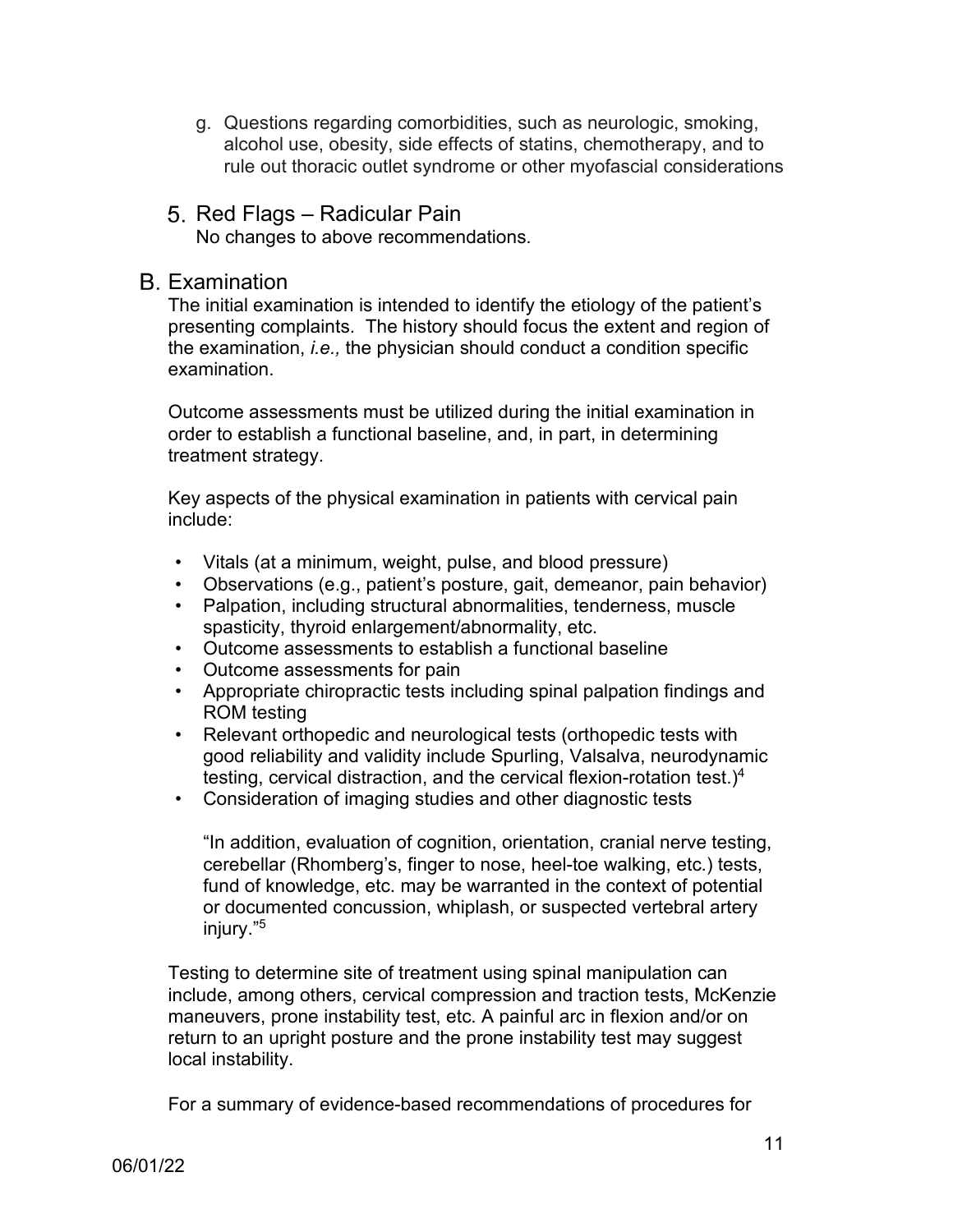determining the site of care for chiropractic manipulation to the cervical spine, see Triano JJ, Budgell B, Bagnulo A, et al. Review of methods used by chiropractors to determine the site for applying manipulation. *Chiropr Man Therap.* 2013;21(1):36.

Instrument assessment of stiffness, motion palpation, and muscle testing to localize nerve root levels are also recommended.

Cervical pain is often nonspecific and therefore cannot be attributed to a definite cause. Careful history-taking and physical examination is crucial in attempting to diagnose the underlying cause and in determining the most appropriate pathway to treatment.

<span id="page-11-0"></span>1. Radicular Pain

If radiating pain, in addition to the above, examination should include:

- a. Inspection of upper extremity for pitting edema, asymmetrical radial pulse, bilateral upper extremity blood pressure variations, color changes, wounds, or temperature changes.
- b. Evaluation for upper extremity compartment syndrome or vascular insufficiencies (notation of discoloration of patient's nail beds to rule out vascular etiology).
- c. Endeavoring to identify upper extremity motor deficits, muscular weakness, and/or atrophy.
- d. Testing to determine what dermatome is affected.
- e. Testing to rule out myofascial entrapment syndromes, such as thoracic outlet syndrome, carpal tunnel syndrome and radicular TMJ pain.
- f. Compression testing to rule out cervical cord compression

# <span id="page-11-1"></span>C. Cervical Artery Dissection (CAD)

Vertebral and carotid artery dissections are very uncommon causes of stroke, reportedly 3,000 of the  $\sim$  700,000 strokes, largely atherosclerotic, occurring annually in the US. However, they are one of the most common strokes in patients 18 - 45 yo. Overall, dissection accounts for 2% of all ischemic strokes. Incidence of CAD associated with CMT reported in the literature is 1 in 5.85 million cervical adjustments. $^6$ 

The basic pathology of cervical artery dissections (CAD) is typically an intimal tear with associated thrombus formation creating an intramural hematoma, altering hemodynamics and/or embolizing distally. The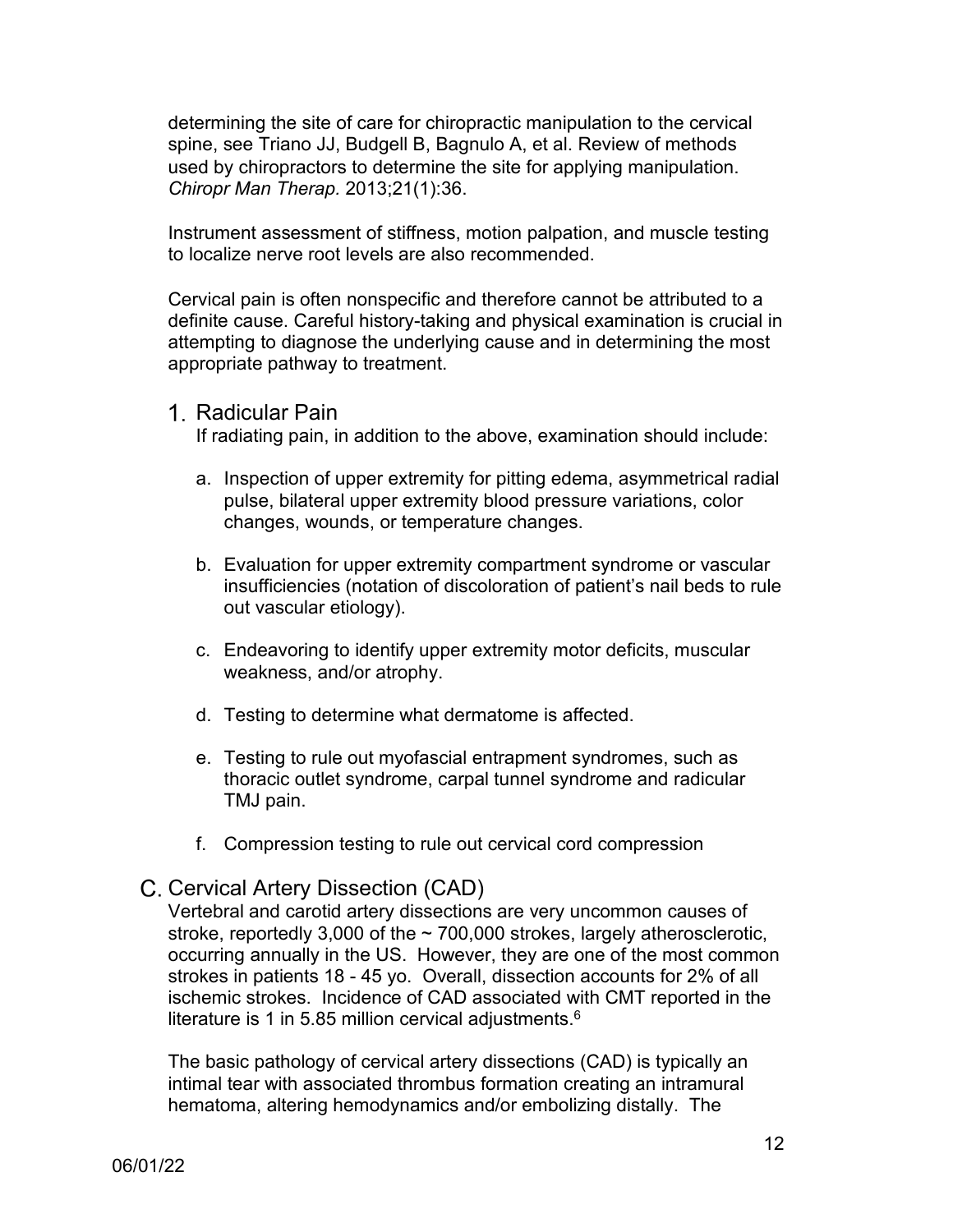thrombus is invariably the source of the emboli that produces an ischemic stroke. The vertebral artery is the major source of arterial circulation to the cerebellum and since the posterior inferior cerebellar artery (PICA) is the first intracranial branch of the vertebral artery, it is most commonly the site of occlusion. This is why CAD symptoms are associated with cerebellar ischemia; hence the 5 D's and 3 N's; dizziness, drop attacks, diplopia, dysarthria, dysphagia, ataxia, nausea, numbness, and nystagmus. However, the effect of altered arterial flow as a result of a dissection can be few or minimal symptoms, transient ischemic attack(s), or the classic upper cervical pain and/or occipital headache and vertigo associated with the intimal tear. If the evolving thrombus begins to restrict blood flow, ischemic symptoms (noted above) may present, and if the thrombus embolizes into the PICA, a cerebellar infarction and CVA may occur.

The literature does not support a causal relationship between cervical manipulation and CAD.<sup>7</sup> Current opinion suggests that CADs arise spontaneously secondary to a predisposing weakening of the arterial wall. Numerous, otherwise innocuous activities have been associated with CAD, including sneezing, yoga, washing hair, minor trauma, and provocative maneuvers including ROM testing and pre-manipulative screening tests. This is why there is an equal temporal relationship between CAD and chiropractic visits and PCP office visits. The assumed reason for this observation is that the majority of patients with symptoms initially associated with a CAD, i.e., neck pain, headache, vertigo, etc. are a result of an evolving dissection when they present to their chiropractic physician or their PCP. $^8\,$  This temporal relationship is akin to saying we've observed a relationship between people having cancer and seeing an oncologist.

However, because of this temporal association between CMT and CAD, public opinion wants to assume there is a causal relationship or as one NCMIC attorney asked, "is it because the rooster crows that the sun rises!?" The challenge therefore for our profession is being clinically vigilant as to when dissection should be included in our diagnostic triage. Emergency thromboembolytic intervention is most effective in the first 90 minutes and only moderately effective after a few hours. Therefore, for these patients, time is of the essence.

As we've noted previously in this document, history may alert providers to any predisposition to CAD, even in the absence of telling symptoms. Inheritable conditions associated with arteriopathy secondary to connective tissue disorders include Marfan's disease, Ehler Danlos syndrome, polycystic kidney disease, osteogenesis imperfecta, and fibromuscular dysplasia. With the exception of high blood pressure, other vascular risk factors commonly associated with atherosclerotic stroke,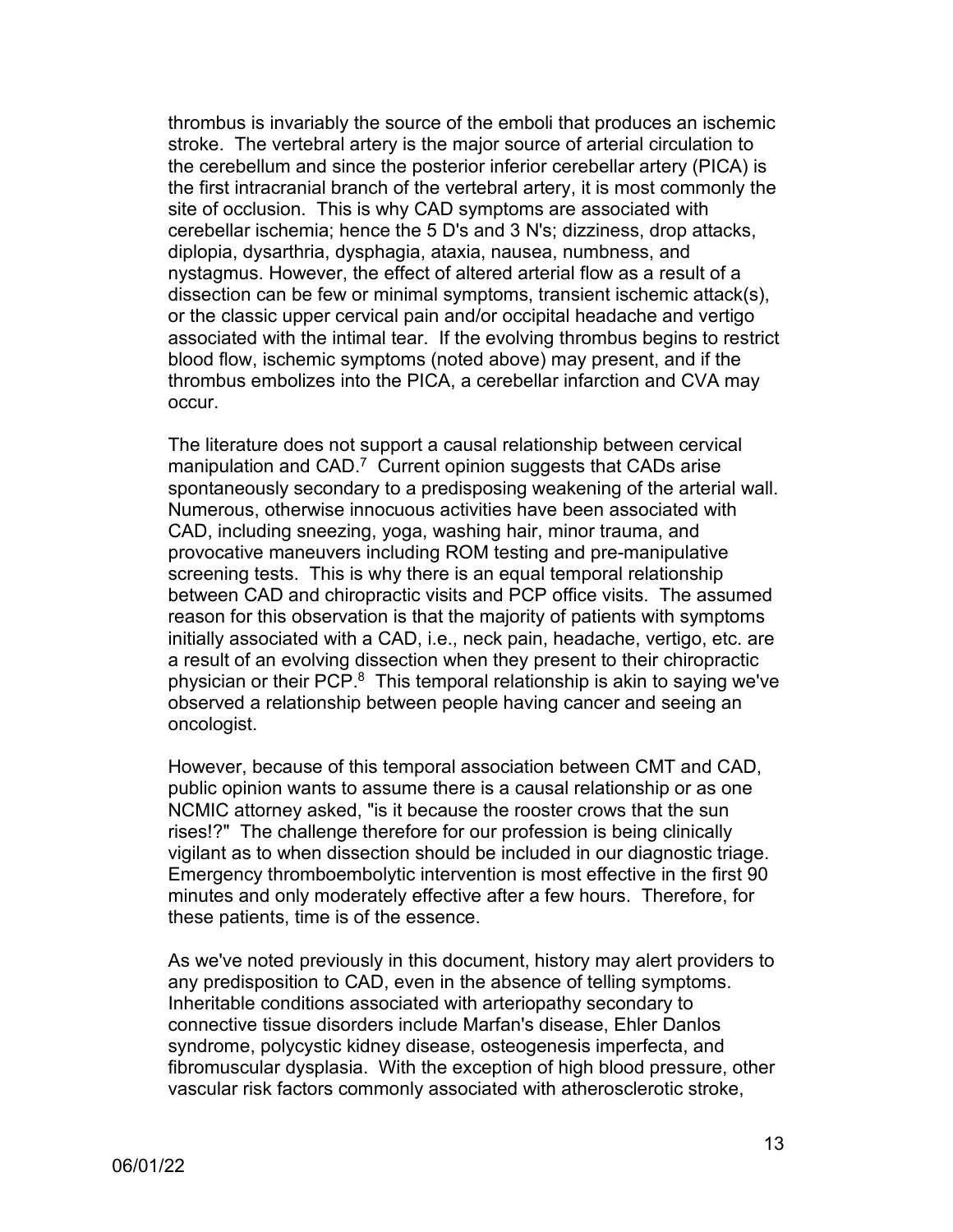have little clinical significance in ischemic stroke. Homocystinemia (namely B-6, B-9, and B12 deficiencies), smoking, aural vestibular migraines (presumably secondary to a congenital vertebral artery hypoplasia), easy bruising, history of TIA or stroke in patient or family (esp. < 45 yo), recent respiratory infection treated with fluoroquinolone based antibiotic, intense headache (unlike anything previously experienced), and, of course, constellation of ischemic symptoms such as dysphagia, pulsatile tinnitus, hoarseness, facial tingling, vertigo, nausea, ataxic gait or disequilibrium, etc. should alert the physician of either the predisposition or presence of a dissection. $^9$ 

The important clinical pearl is the phrase, "I have a pain in my head and/or neck that is different than anything I have ever had before." Research shows that of those patients who experienced a CAD, over 50% had an acute onset of upper cervical and occipital pain radiating into the hemicranium. The pain was described as throbbing and sharp: the "thunderclap" headache.

Differentiating the patient with neck pain and/or headache of musculoskeletal origin versus vascular etiology is challenging. Musculoskeletal pain is often reproducible with provocative movements or palpation and relieved by other movements. These patients also have restricted active range of motion and weak anterior neck flexors. Helpful orthopedic tests include cervical flexion rotation, Spurlings, and cervical distraction which, when positive, suggest a musculoskeletal etiology. If the patient's symptoms are suggestive of a dissection, i.e., unusual, throbbing headache of acute onset with upper cervical pain, regional cervical exam should include cerebellar testing, cranial nerve testing, and blood pressure. If you continue to be suspicious of an evolving dissection, further evaluation with magnetic resonance angiogram (MRA) to evaluate vessels is warranted. Of note, there are no reliable pre-manipulative vascular screening tests and any of these maneuvers can make a bad situation worse.

"Premanipulative screening protocols are limited in their ability to identify those at risk. One difficulty is that the early features of CAD can mimic a musculoskeletal presentation, and a patient may present for treatment of neck pain and headache with an arterial dissection that is already in progress and potentially the cause of the neck pain or headache. Early recognition of this serious pathology is critical, so that medical management may be initiated promptly to improve prognosis and to avoid inappropriate conservative treatment."10

If a patient demonstrates frank ischemic symptoms, most commonly nausea, vertigo, headache, and ataxia either upon presentation or after CMT, adjusting is contraindicated as it may disrupt the thrombus. Place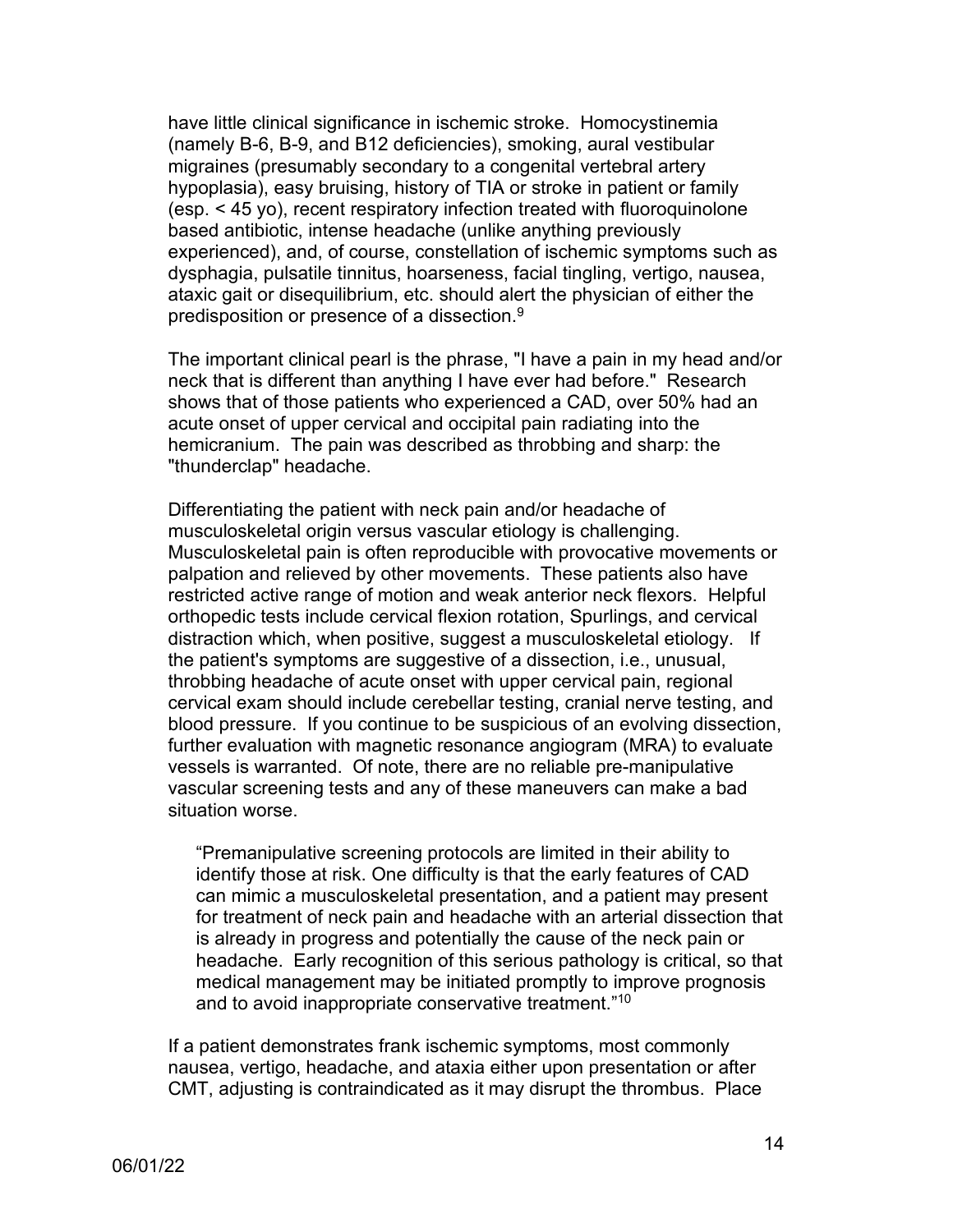the patient on their side, do not give them anything by mouth, and the provider should monitor their vitals and watch for new symptoms (nystagmus, slurring, diplopia, etc.). If symptoms persist > 5 min. or worsen, call 911. Upon arrival, inform the EMT of your suspicion that this may be a CVA secondary to CAD. Do not send the patient home if they are unstable or dismiss their symptoms as a normal reaction to the adjustment. Taking a casual approach to an escalating medical emergency and failing to make a timely and appropriate referral can lead to very unfortunate consequences.

## <span id="page-14-0"></span>1. Indications

- Headache "Is the worst headache I have ever had. It is unlike any headache I have ever had in my life."
- History is positive for 18–45-year-olds
- Inheritable connective tissue disorders
- High blood pressure
- Smoking
- Aural vestibular migraines
- Recent respiratory infection treated with fluroquinolone antibiotics
- TIA or stroke
- Unique thunderclap headache

## <span id="page-14-1"></span>2.  $5$  D's and  $3$  N's

- Dysphagia
- Dysarthria
- Diplopia
- Dizziness
- Drop Attacks
- Ataxia
- Nausea
- Nystagmus
- Numbness
- Think F.A.S.T.
- Facial: smile?
- Arms: raise both arms?
- Speech: slurred?
- Time: time is of essence

## <span id="page-14-2"></span>D. Diagnostic Testing

Imaging and other diagnostic tests are indicated in the presence of severe and/or progressive neurologic deficiencies or if the history and physical examination cause suspicion of serious underlying pathology.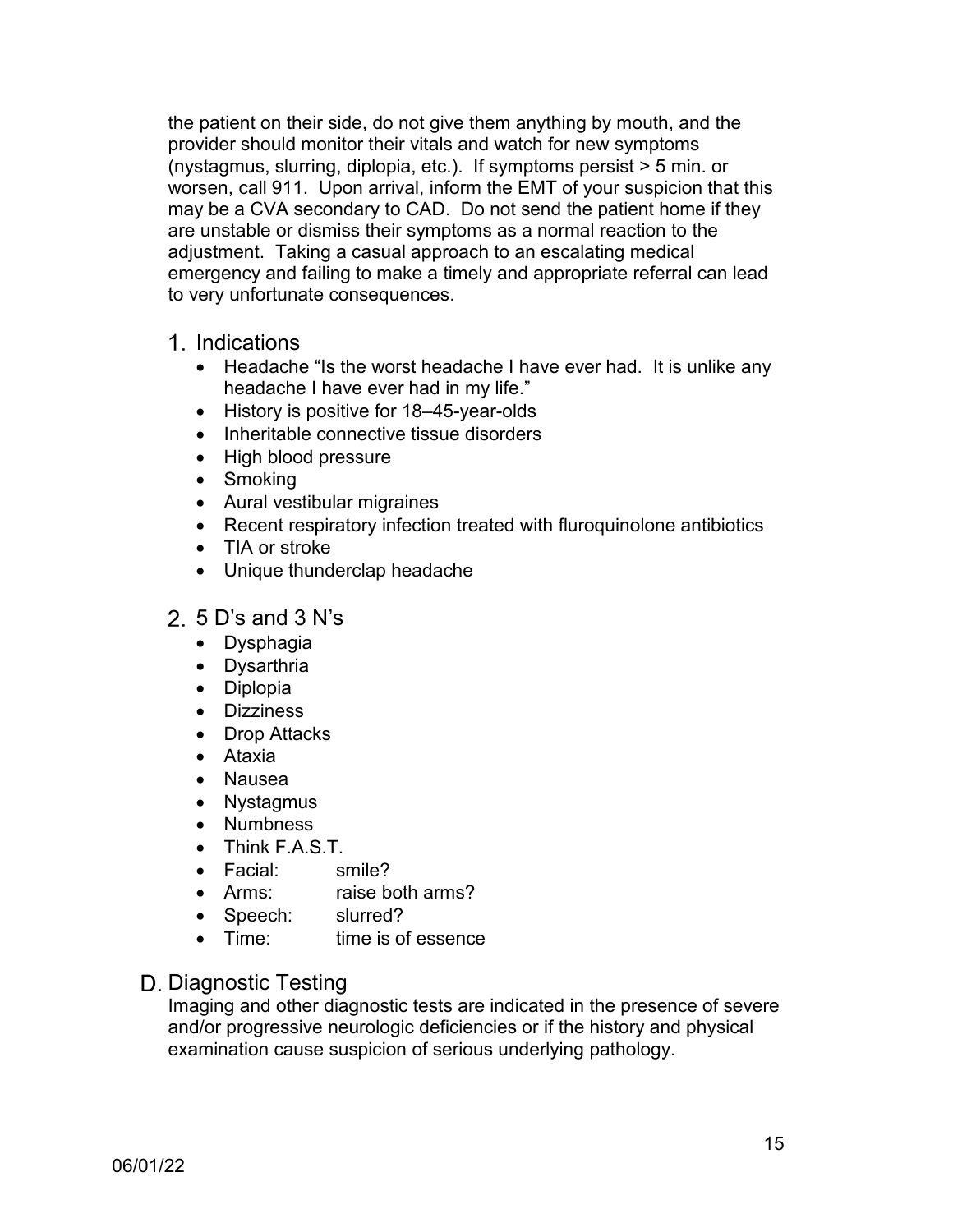<span id="page-15-0"></span>1. Imaging

For a very thorough review of clinical indications for the appropriate utilization of spinal imaging, refer to Bussieres, et al. *Diagnostic Imaging Practice Guidelines for Musculoskeletal Complaints in Adults*. J Manipulative Physiol Ther. 2008:31(1).

HNS agrees with *Best-Practice Recommendations for Chiropractic Management of Patients with Neck Pain* in that:

Similar to the history and examination, consideration of imaging must also be condition specific. It should not be based on philosophy, office policy, or financial considerations. . . . The skill, training, and experience of the provider are important components of the clinical decision making and should be considered when evaluating the medical necessity of any diagnostic procedure, including plain film x-ray.2

The following types of imaging modalities are most frequently used in the diagnostic process:

- a. Plain film or digital radiographs
- b. CT
- c. MRI
- d. Bone Scan
- e. Ultrasound

## **Plain X-Rays**

As stated in *Best-Practice Recommendations for Chiropractic Management of Patients with Neck Pain,* for acute neck pain, "Imaging is indicated in the initial assessment of patients with acute neck pain when myelopathy, suspicion of significant ligamentous injury, or presence of red flags is noted."2

Moreover, as reported by the American College of Radiology, HNS agrees that:

It is usually appropriate to perform anteroposterior and lateral views of the cervical spine as a first study in patients with (1) chronic neck pain with or without a history of trauma, (2) history of malignancy, (3) history of neck surgery in the distant past. Diagnostic imaging for the purpose of identifying spinal degeneration is not recommended $2$ 

Additionally, flexion/extension studies are warranted with a history of Rheumatoid Arthritis or neck surgery.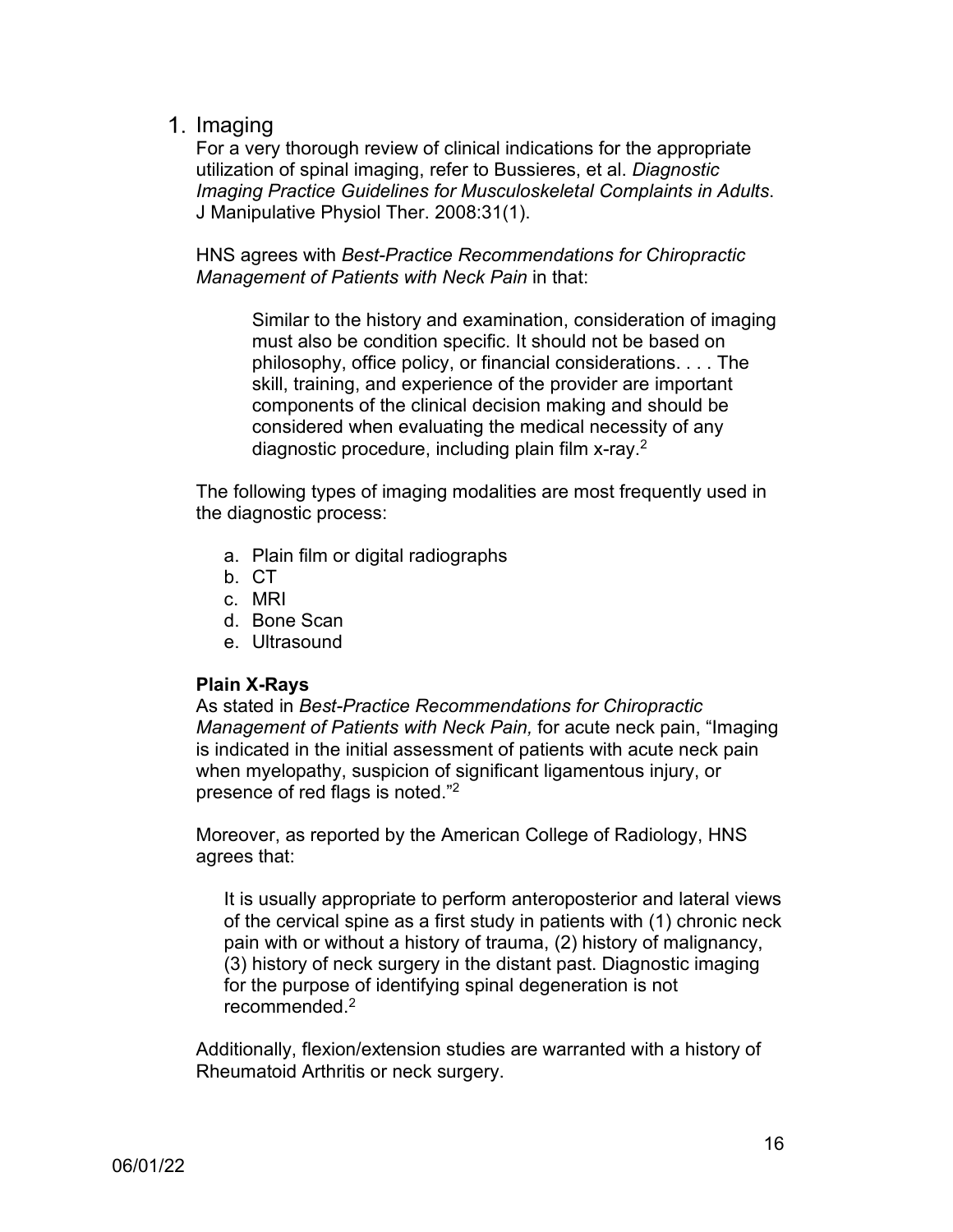"There is no high-quality evidence to suggest that serial radiography of the cervical spine is a useful tool with high clinical yield."2

It is the position of the HNS Professional Affairs Advisory Boards, however, that clinical decision-making regarding the appropriateness of all diagnostic testing (particularly x-rays) should be determined by the chiropractor in light of the clinical data presented by the patient, the diagnostic and treatment options available, and the patient's preferences and values.

#### **CT/MRI**

CT and MRI testing should be considered only after a careful review of the history and results of the physical examination, and/or in response to treatment.

CT and MRI scans of the cervical spine are more sensitive than plain films but are generally only indicated for patients with neck pain if clinical findings suggest possible emergent conditions affecting the spine.

- MRI is preferred to CT because it provides better visualization of non-bony structures and does not subject patients to radiation. 11
- CT is superior for revealing bony abnormalities and produces a detailed composite view of the neck.11

#### **Bone scans**

Bone scans are used to detect and monitor infection, fracture, or disorders in the bone.

## **Ultrasound imaging**

Ultrasound imaging (sonography) uses high-frequency sound waves to obtain images inside the body. Ultrasound imaging can show tears in ligaments, muscles, tendons, and other soft tissue masses in the neck.

## <span id="page-16-0"></span>2. Imaging Studies Taken Elsewhere

If the patient brings (or provides) past healthcare records, including but not limited to, results of imaging studies, copies of these should be added to the patient's healthcare record.

Further, the healthcare record must include a summary of all relevant information obtained from the review of the records/studies, and this summary must be signed by the DC.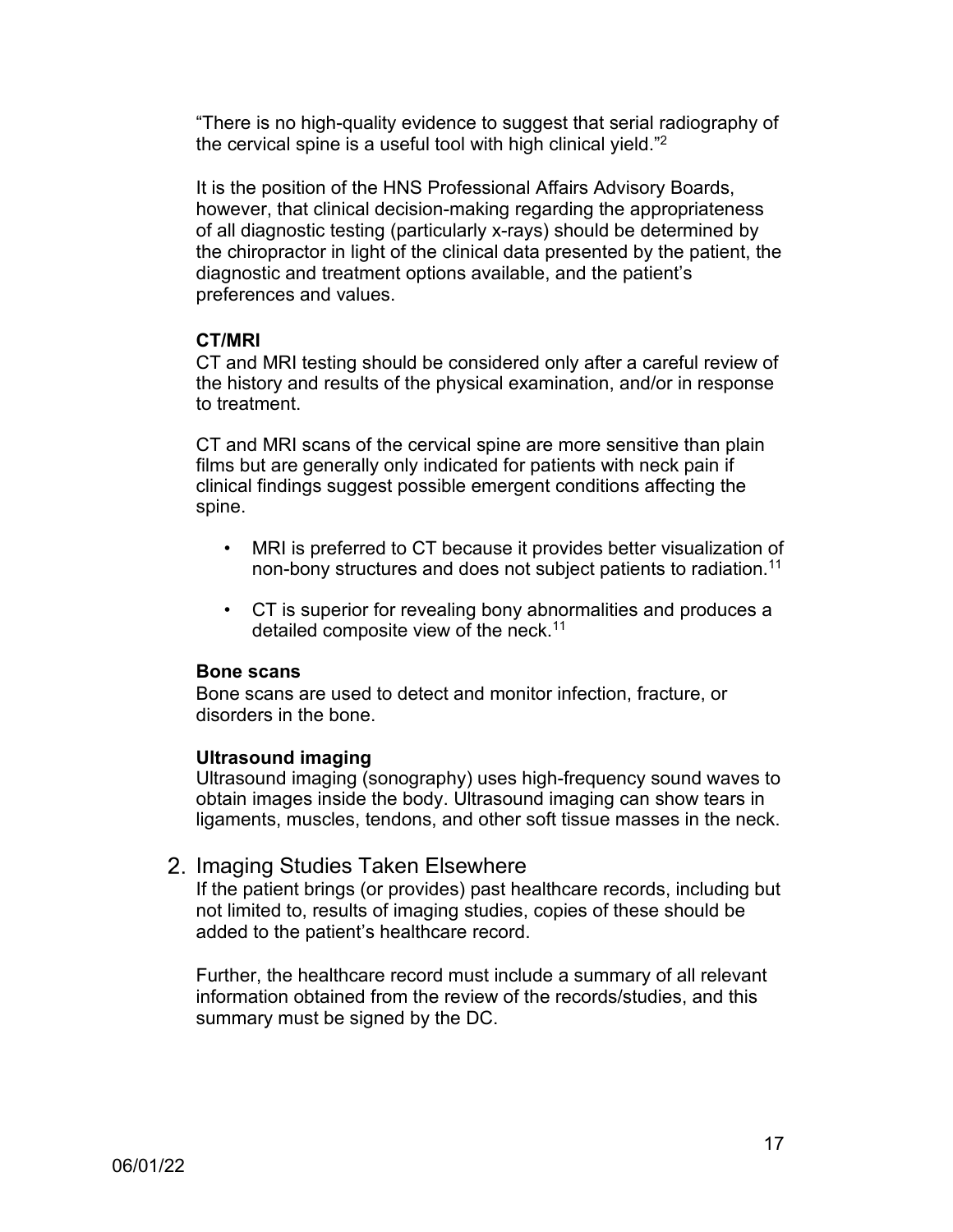## <span id="page-17-0"></span>Other Diagnostic Tests

As with imaging studies, other diagnostic tests, including but not limited to electrodiagnostic and laboratory tests, should be considered only after careful review of the history and results of the physical examination, and in response to treatment.

### Electrodiagnostics

Electrodiagnostics are primarily used to confirm whether a person presenting with cervical pain has radiculopathy. The procedures include electromyography (EMG), nerve conduction studies (NCS), and evoked potential (EP) studies.

#### Laboratory tests

Laboratory tests are generally not necessary in the initial evaluation of cervical pain. However, they may be used if the physician suspects infection, inflammatory arthritis, or cancer.<sup>11</sup>

#### <span id="page-17-1"></span>4. Radicular Pain

If radiating pain, imaging studies should be considered only after careful review and correlation of the history and examination.

- a. Advanced imaging (i.e., MRI, MRA or CT scans) should be considered for patients displaying definite motor deficits, for patients displaying tinnitus, vertigo, or any CAD symptoms.
- b. Advanced imaging may be appropriate if the patients are unresponsive during the initial treatment cycle or symptoms worsen.
- c. If MRI is indicated, a consultation with a radiologist is appropriate to determine value of contrast studies in situations of spinal trauma, suspicion or history of cancer, possibility of pathologic fracture with retropulsion onto cord, or suspected infection.
- d. Diagnostic ultrasound should be considered in patients with symptoms suggestive of vascular etiologies.
- e. Patients with non-dermatomal symptoms who are largely nonresponsive during a single treatment cycle may be candidates for NCV/EMG testing.

# <span id="page-17-2"></span>IV. Coordination of Care/Specialist Referral

Both initially and throughout care, providers should consider coordination of care and/or referrals.

As applicable, the healthcare record should include evidence of continuity and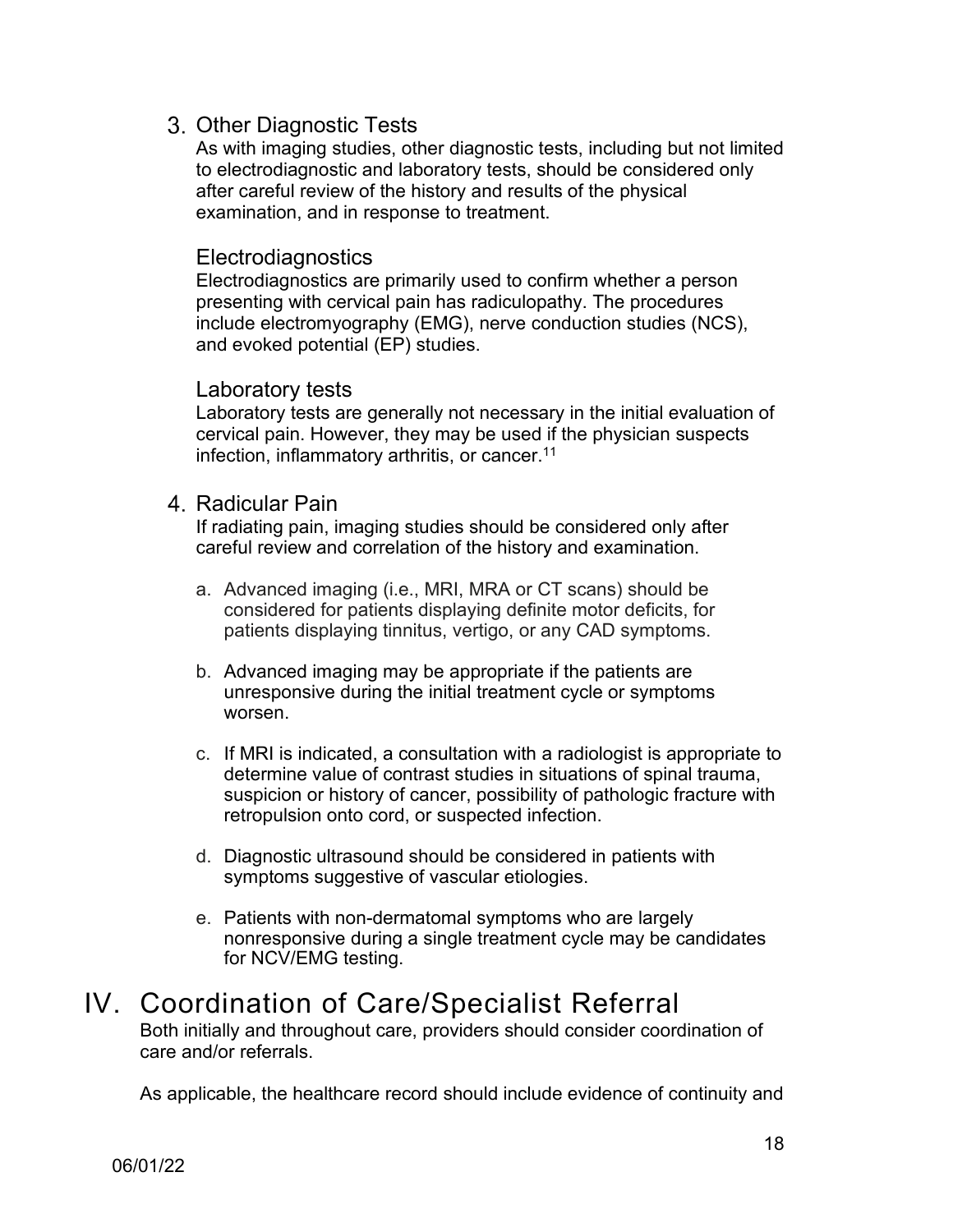#### coordination of care.

The health care record must include any recommendations to the patient to see his/her Primary Care Provider (PCP), the basis for the recommendation, and evidence of any coordination of care, including but not limited to, any referrals to/from other health care providers.

All communications (written, telephone, etc.) to and from other health care professionals must be included in the clinical record.

As noted in *Best-Practice Recommendations for Chiropractic Management of Patients with Neck Pain*2:

- Patients with moderate to severe initial or recurrent pain may benefit from concurrent pharmacologic interventions directed by a medical physician.
- Patients who fail to demonstrate significant improvement may also benefit from consults or co-management with orthopedists, family physicians, physical medicine and rehab professionals, pain specialists, psychologists, or neurologists, depending on their symptoms and clinical findings.
- Patients with clinical red flags, including progressive neurological deficits, require appropriate referrals.
- Patients who may benefit from practices/modalities not available in the treating chiropractor's office may be referred to the appropriate provider, such as a colleague, or physical therapist, acupuncturist, or massage therapist.<sup>2</sup>

If no clinically significant improvement is documented after approximately 8- 12 visits, a different multimodal approach (i.e., different technique, schedule, modalities, etc.) is warranted. If no further improvement is noted after an additional 6-12 visits, assuming appropriate diagnostic studies, including imaging has been obtained, the patient should be referred to a provider of a different discipline or deemed to have reached maximum therapeutic benefit.

#### <span id="page-18-0"></span>A. Specialty Care

Specialty referral should be considered for potential surgical candidates, those for whom the diagnosis is uncertain, or those unresponsive to treatment.

Indications for specialty referral may include the following:

#### **Medical spine specialist:**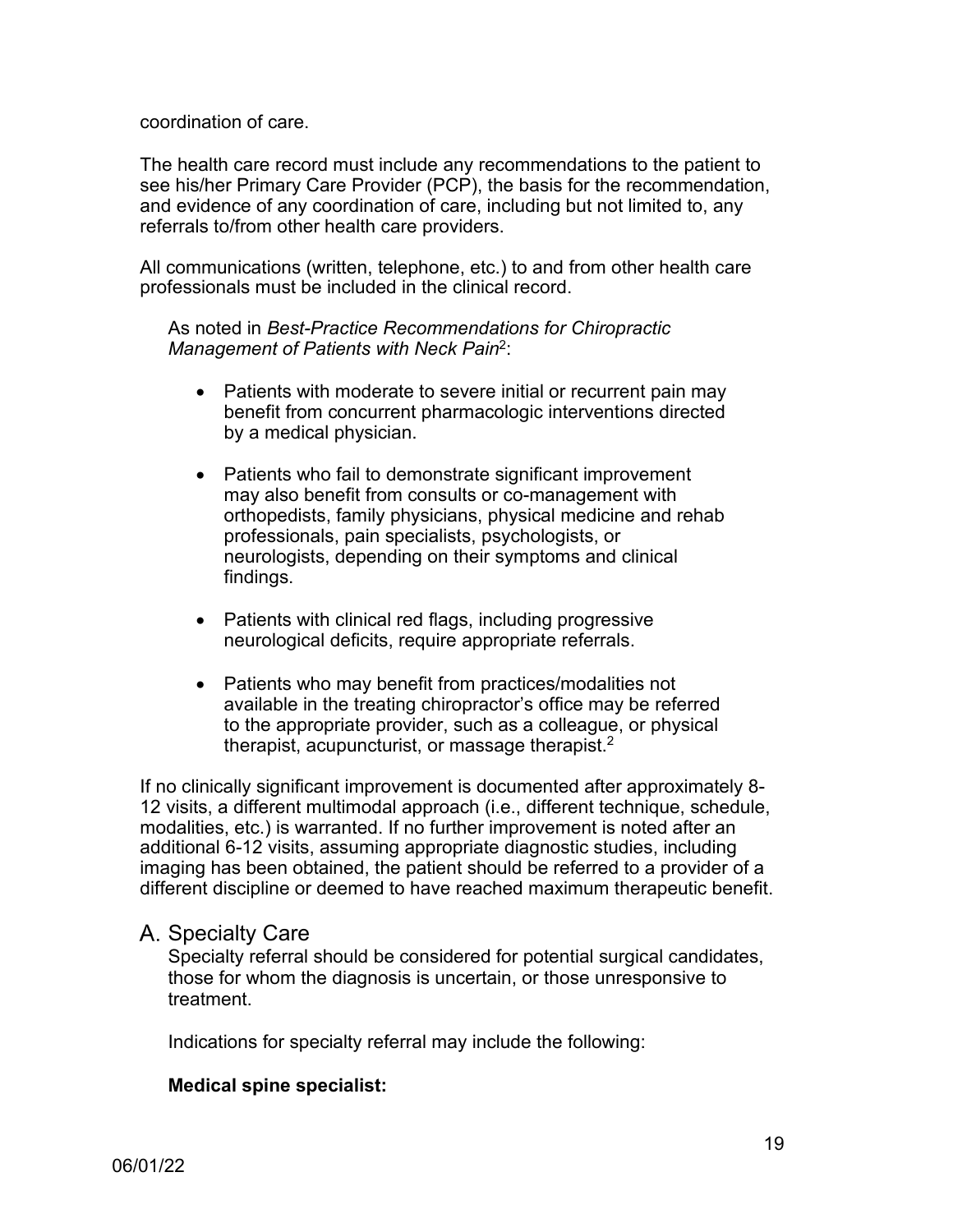- Atypical chronic arm pain
- Chronic pain syndrome
- Ruling out inflammatory arthropathy
- Ruling out fibrositis/fibromyalgia
- Ruling out metabolic bone disease (*e.g.*, osteoporosis, Rheumatoid Arthritis, and thyroid conditions)

#### **Surgical spine specialist:**

- Chiari malformation
- Progressive or moderately severe neuromotor deficit (*e.g.*, functional muscle weakness, grip strength, shoulder, rotator cuff)
- Persistent neuromotor deficit after four to six weeks of conservative treatment (does not include minor sensory changes or reflex changes)
- Uncontrolled radicular pain with defined lesion on imaging

#### <span id="page-19-0"></span>1. Radicular Pain

When a patient with unresolved radiating pain reaches a state where additional, objective, measurable improvement cannot reasonably be expected from additional chiropractic treatment, advanced imaging and/or a specialist referral is warranted.

Similarly, when a treatment plateau in a person's healing process is reached, and the radiating pain is unresolved, advanced imaging and/or a specialist referral is warranted.

# <span id="page-19-1"></span>V. Diagnoses

Cervical pain is often nonspecific and therefore cannot be attributed to a definite cause. Careful history-taking and physical examination are crucial in attempting to diagnose the underlying cause and in determining the most appropriate pathway to treatment.

The history and examination provide the clinical rationale for appropriate diagnosis and subsequent treatment planning.

For each patient, establish a diagnosis (or diagnoses) based on the history and clinical exam findings.

The diagnosis or diagnostic impression must be reasonable based on the patient's chief complaint(s), results of clinical exam findings, diagnostic tests, and other available information.

The diagnosis, together with the documented clinical exam findings,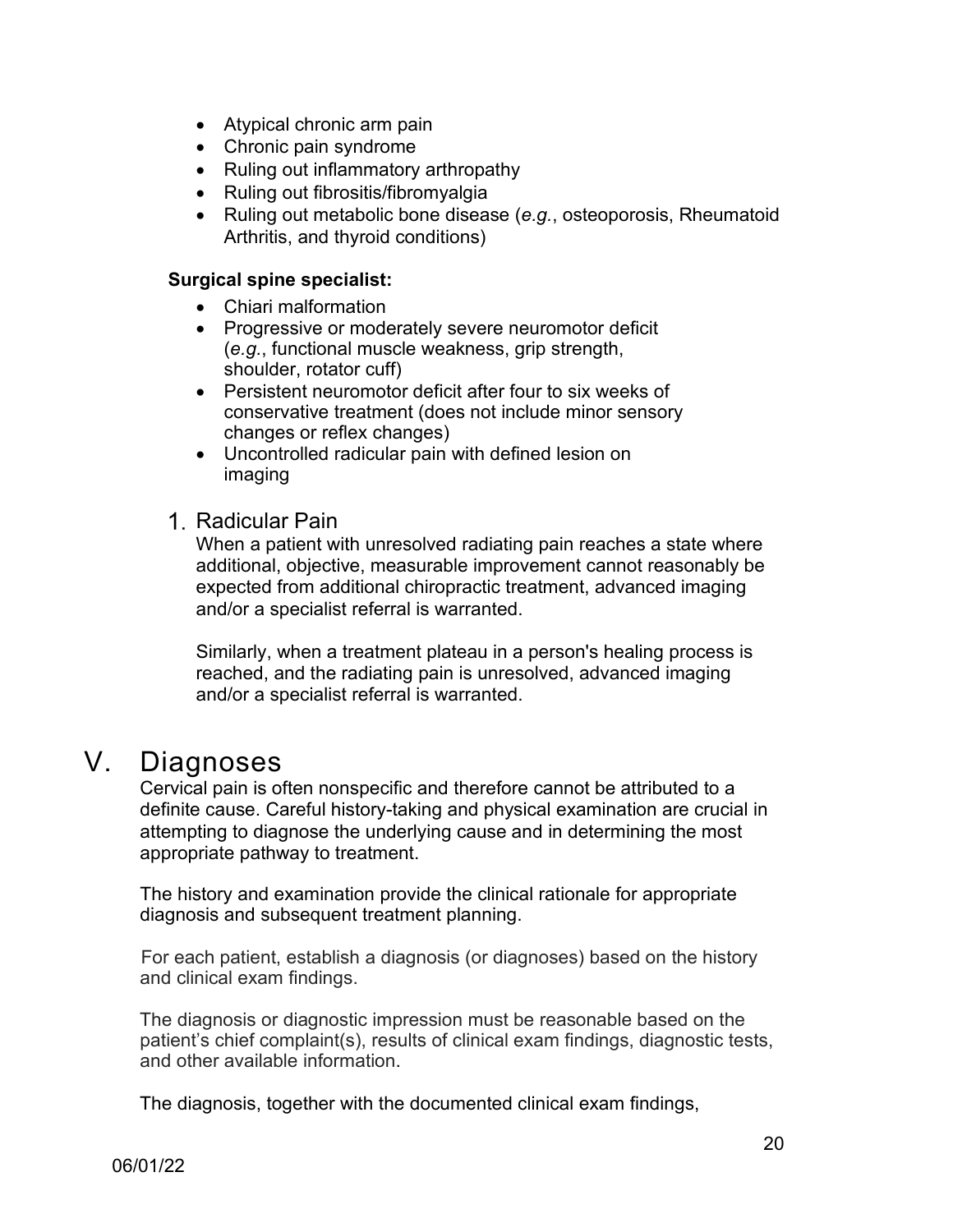establishes the medical necessity for the patient's subsequent treatment.

The patient's healthcare record must reflect all diagnoses/clinical impressions that coexist at the time of the visit that require or affect patient care. Diagnoses must clearly support the treatment outlined in the treatment plan.

All services/durable medical equipment (DME) provided shall be supported by an appropriate diagnosis.

Any changes in diagnoses must be documented in the healthcare record.

#### <span id="page-20-0"></span>A. Radicular Pain

No changes to above recommendations.

# <span id="page-20-1"></span>VI. Education

Patient education and managing the patient's expectations are an important part of the treatment of cervical pain. Successful treatment depends on the patient's understanding of the condition and his/her role in recovery and in avoiding re-injury.

Cervical pain often creates new concerns, even fear about their short and long-term health. It is important to address both these concerns and to establish reasonable patient expectations. DCs should educate the patient regarding their condition, and their role and responsibility in achieving a positive outcome, and should help manage patient expectations.

Prior to initiating treatment, it is essential to provide the patient with clear, concise information regarding their condition, the treatment recommended, the anticipated length of treatment, the anticipated outcome, and his/her role in helping to achieve the desired outcome. Additionally, information on the causes of neck pain, pain resolution, usual activity/work, prevention strategies, when to contact the DC, and, as applicable, when referral may be appropriate is also helpful.

At a minimum, education should include these points:

- Cervical pain is a symptom and, in most situations, does not indicate serious disease.
- Patients should take responsibility for, and actively participate in, the rehabilitation process.
- Stress the importance of staying active, and continuing daily activities as normally as possible.
- Emphasize the importance of compliance to the treatment plan.
- Review what symptoms to watch for and when to contact the chiropractic physician.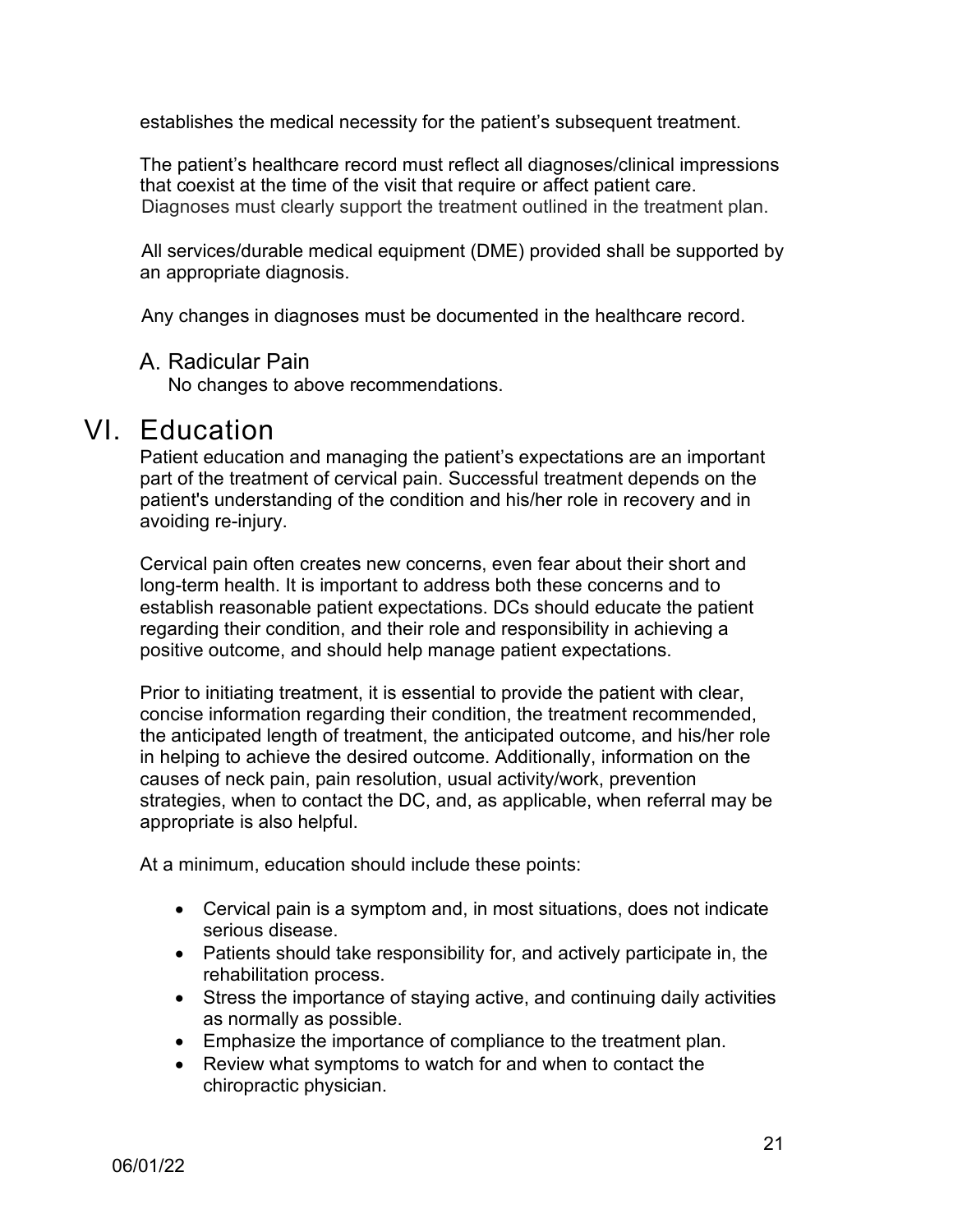• Counseling patients regarding activities of daily living, especially those that create insidious ergonomic stress on the cervical spine, i.e., sitting, sleeping, computer work, driving, etc.

### <span id="page-21-0"></span>A. Radicular Pain

If radiating pain, in addition to the above, education should include:

- 1. Radicular symptoms are typically slower developing and not the result of an acute insult, therefore resolution is usually more protracted than conditions without radicular symptoms.
- 2. Advise the patient to inform you if the radiating pain increases or decreases throughout the treatment process.
- 3. Make clear that workplace ergonomics, dietary changes, and lifestyle changes are critical with radicular symptoms.

# <span id="page-21-1"></span>VII. Consent

Prior to initiating treatment for any condition, informed consent must be obtained from the patient, and written evidence consent was given (or that the patient declined the treatment) must be included in the healthcare record.

Physicians must keep in mind that informed consent is a process, and involves making sure the patient understands the diagnosis, the proposed treatment, the attendant risks and benefits of the treatment, alternative treatments and their risks and benefits, and the risks of declining treatment.

To assure an appropriate level of patient understanding, the process should involve discussion and should always include an opportunity for the patient to ask questions. The doctor should ask the patient if she or he has any questions and then answer them before proceeding.

Physicians shall obtain new informed consent when presented with a new condition that was not addressed when the previous informed consent was obtained. (Consent to treat one body part does not necessarily confer that consent to other body parts.)

The patient may withdraw consent at any time.

While HNS recommends the use of the *HNS Informed Consent Form*, any similar form is acceptable, *provided the form clearly states the treatment to be provided and addresses the specific risks discussed with the patient*.

All informed consent forms shall be dated and signed by the patient.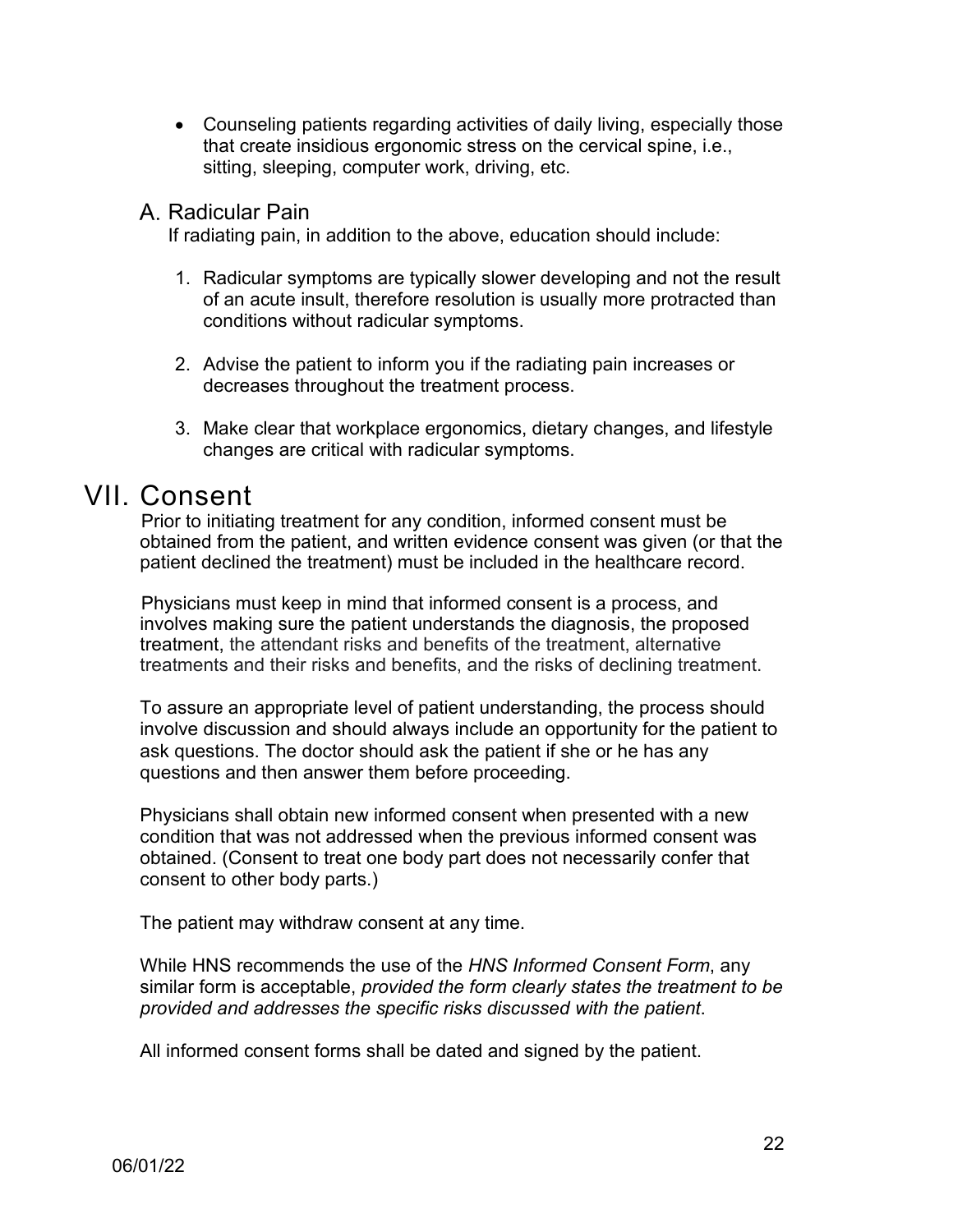The healthcare record shall include written evidence that informed consent was obtained prior to initiating care and shall reflect that new consent was obtained when the patient presents with a new condition not addressed when the previous consent was obtained.

<span id="page-22-0"></span>A. Radicular Pain

If radiating pain, in addition to the above, the patient should be advised of possible complications of untreated radiculopathy, including but not limited to:

- Permanent nerve damage
- Permanent loss of sensation and motor control

# <span id="page-22-1"></span>VIII.Treatment

At the onset of treatment, the physician should adequately explain to the patient the nature of the patient's condition, the goals of treatment, and the treatment strategy. The physician should provide the patient with estimates of time within which to expect initial improvement, and the time within which to expect maximum therapeutic benefit.

To be consistent with an evidence-based approach, chiropractors should use clinical methods that generally reflect the best available evidence, combined with clinical judgment, experience, and patient preference. Currently, the most robust literature regarding manual therapy supports HVLA techniques and mobilization as well as decompression. Therefore, in the absence of contraindications, these methods are generally recommended.

Although current evidence does not generally support the use of therapeutic modalities in isolation, their use as part of a passive to active approach may be warranted based on clinician judgment and patient preference. Passive care may be initially emphasized, but active care (i.e., exercise) should be increasingly integrated into the treatment plan in order to increase function and return the patient to regular activities of daily living.

# <span id="page-22-2"></span>A. Treatment Plan

Once the diagnosis has been established based on the history and clinical exam findings, for each episode of cervical pain an individualized treatment plan shall be established.

Each treatment plan shall include objective, measurable and reasonable treatment goals intended to improve a *functional deficit* and reduce pain.

As stated in *Best-Practice Recommendations for Chiropractic Management of Patients with Neck Pain*2, general treatment recommendation principles include: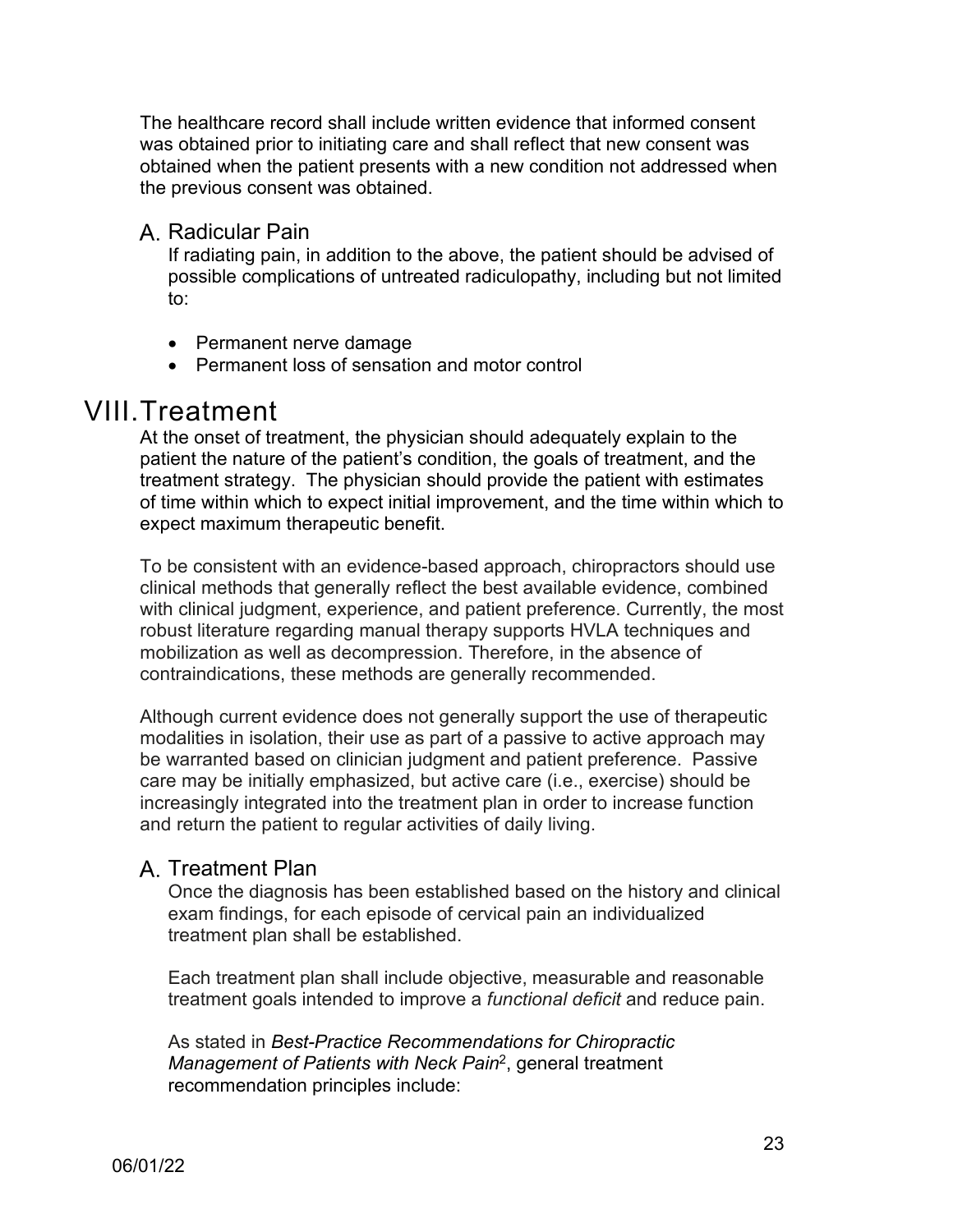- 1. Avoid basing treatment recommendations on philosophy, habitual practice procedures, or financial considerations.
- 2. Frequency and duration of treatment should be consistent with severity of presenting complaint, history, and examination findings.
- 3. Treatment should include an initial trial of care . . . to determine the success or failure of treatment and the possible need for additional diagnostic tests or referral, include multidisciplinary, multimodal care.
- 4. In general, there should be diminishing reliance on passive care and a shift toward active care and patient self-reliance.<sup>2</sup>
- <span id="page-23-0"></span>1. Radicular Pain

No changes to above recommendations.

<span id="page-23-1"></span>**B. Treatment Plan Requirements** 

Each treatment plan should:

- Be based on HNS' Philosophy of Care: "Treat and Release"; provide care to correct the presenting condition, bring the patient to maximum medical improvement, and discharge the patient from active care with appropriate instructions regarding maintenance/supportive care, self-care, and prevention of future occurrences.
- Include all recommended treatment, including but not limited to, manipulations, modalities/therapies, DME, and home instructions.
- Include recommended activity modifications and home care instructions.
- Include anticipated duration of treatment, including frequency of visits. (The *initial* treatment plan should not exceed approximately 4 weeks or 12 office visits, (whichever occurs first), but may be modified should the objective data from the first re-evaluation indicate the appropriateness of additional care.)
- Include objective measures to evaluate treatment effectiveness.
- Include expected outcomes.
- Reference obstacles to recovery and strategies to overcome them.
- Be modified, as applicable, in response to changes to the patient's condition.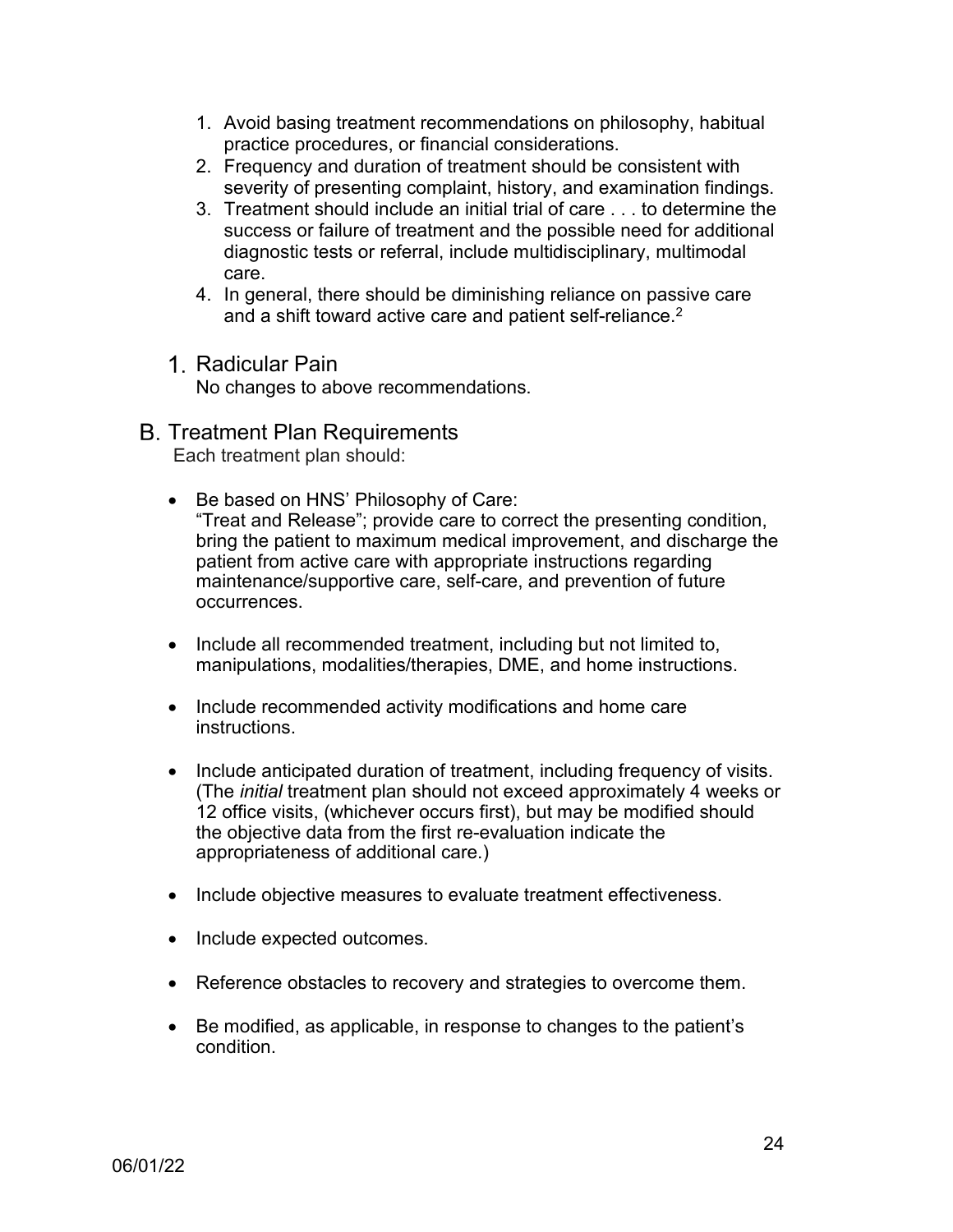#### <span id="page-24-0"></span>C. Treatment Frequency and Duration

While some patients may respond more quickly, a typical course of treatment for cervical pain is 6 to 12 chiropractic sessions over the course of 2 to 4 weeks.

Although most patients respond within expected time frames, frequency and duration of treatment may be influenced by factors, including but not limited to, comorbidities, yellow flags, and patient compliance to the treatment plan (including recommendations regarding activity modification and home care instructions). Depending on these factors, additional time and treatment may be needed.

"Definitive evidence on optimal dosages for manual therapies, including spinal manipulation, is currently lacking. However, studies on treatment parameters for similar conditions, such as cervicogenic headaches, suggest better outcomes with more intensive care, typically 3x per week initially." 2

After each course of treatment, through the use of functional and pain outcome assessments (and other objective measures), the patient should be evaluated regarding the effectiveness of treatment, whether maximum therapeutic benefit has been reached, and to determine the appropriateness of additional chiropractic treatment.

Continuing care should be based on *documented* improvement in *functional* capacity and not only on temporary reduction in subjective complaints.

"Patients with severe pain (VAS > 7-10) and findings consistent with moderate to severe functional limitations may warrant daily treatment for up to one week to manage pain and improve function<sup>"2</sup>

#### <span id="page-24-1"></span>1. Radicular Pain

If radiating pain, more frequent treatment and a protracted treatment period may be necessary.

#### <span id="page-24-2"></span>D. Patient Compliance

Successful treatment depends, in part, on the patient's understanding of the condition and his/her role in recovery and in avoiding re-injury.

Because the patient's compliance and active participation in the treatment plan is essential to success, the physician should refer or discharge a patient who fails to comply with treatment recommendations.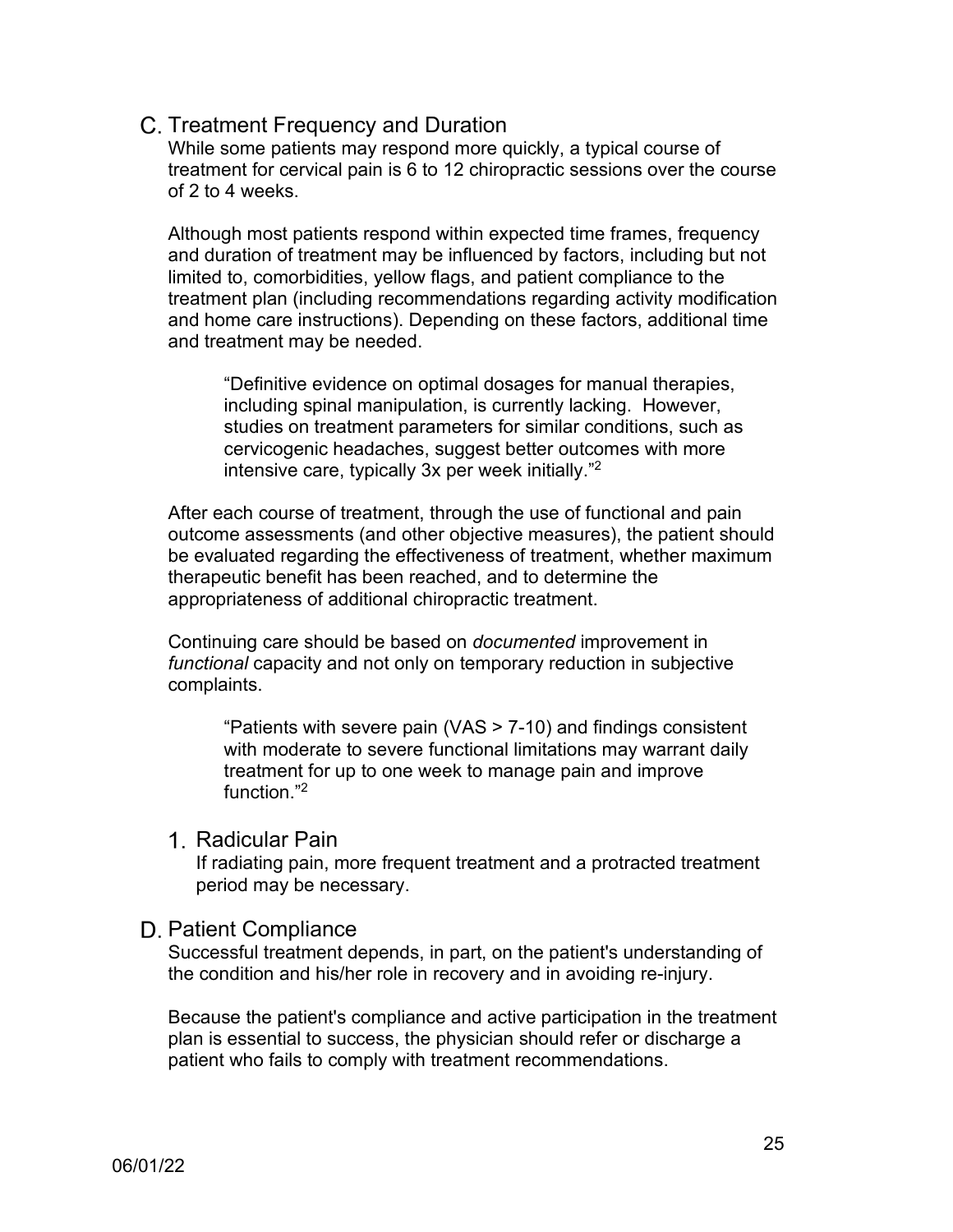# <span id="page-25-0"></span>IX. Initial Course of Treatment

The goals of treatment for cervical pain are to relieve pain, improve function, reduce time away from work, and develop strategies to prevent recurrence.

During the initial phase of treatment of cervical pain, the decision regarding treatment must be made in light of the clinical data presented by the patient, the diagnostic and treatment options available, and the patient's values and expectations.

During the initial course of treatment, DCs should continue to evaluate for the presence or absence of red flags.

The following are treatment considerations for the typical patient presenting with cervical care.

## <span id="page-25-1"></span>A. Manipulation/Mobilization

HNS agrees with *Best-Practice Recommendations for Chiropractic Management of Patients with Neck Pain* in that "[m]ultimodal treatment consisting of manual therapy (joint manipulation/mobilization and/or other soft tissue techniques), education, and exercise is recommended" for the treatment of cervical pain.<sup>2</sup>

<span id="page-25-2"></span>1. Radicular Pain

If radiating pain, utilization of cervical spinal decompression may be helpful.

## <span id="page-25-3"></span>2. Cautions and Contraindications

In certain cases, the appropriateness of manipulative procedures must be considered.

In some complex cases where biomechanical, neurological, or vascular structure or integrity is compromised, the clinician may need to modify or omit the delivery of manipulative procedures. Chiropractic co-management may still be appropriate using a variety of treatments and therapies commonly used by DCs. It is prudent to document the steps taken to minimize the additional risks these conditions may present.<sup>12</sup>

<span id="page-25-4"></span>**B. Therapeutic Modalities and Therapeutic Procedures** In conjunction with spinal manipulation, therapeutic modalities/procedures may provide therapeutic benefit and/or reduction in pain in the treatment of patients with cervical pain. These include but are not limited to, ice/heat, electrical stimulation, laser treatment, ultrasound treatment, decompression, acupuncture, dry needling, exercise, and transcutaneous electrical nerve stimulation.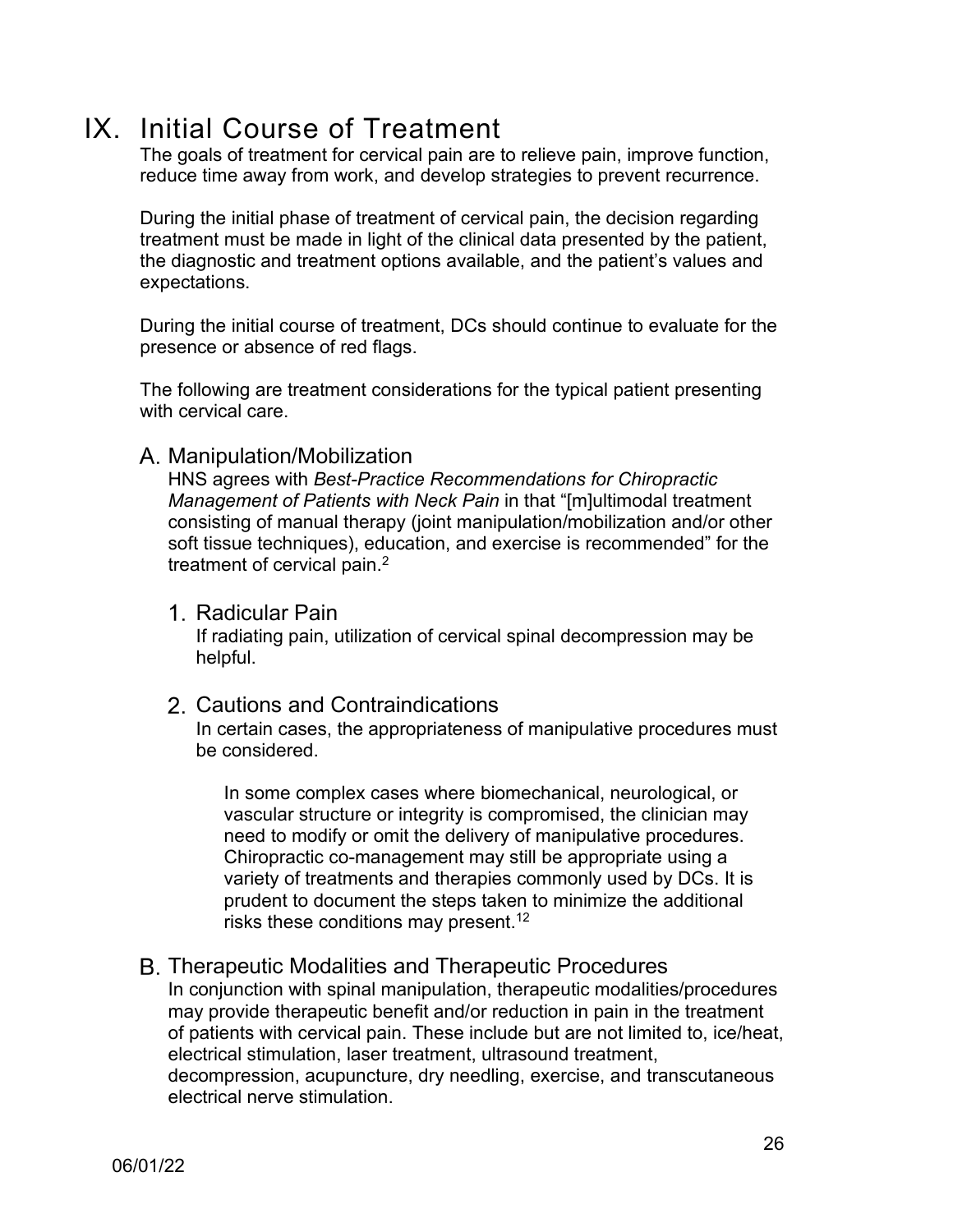As soon as clinically appropriate, consideration should be given to moving from passive therapies to active therapies in an effort to increase function and return the patient to regular activities.

<span id="page-26-0"></span>Radicular Pain

No changes to above recommendations.

#### <span id="page-26-1"></span>C. Activity Modification

Patients should be advised to maintain normal activities, as tolerated, during the acute stage of cervical pain and should progressively increase their physical activity levels according to a plan agreed upon between the DC and the patient.

Depending upon neurological involvement, chronicity, and signs of instability, history of head trauma or concussion, activities may need to be modified with cervical pain syndromes.

The physician should discuss proper pillow types/sizes, work ergonomics, looking at cell phones (text neck), use of posture pumps, and carrying book bags and back packs.

#### <span id="page-26-2"></span>1. Radicular Pain

If radiating pain, activity modification may be necessary.

Based upon the patient complaints and the specific etiology of the radiculopathy, the physician shall determine if activity modification is necessary, and the extent of the activity modification.

The patient should avoid activities which cause pain, or worsen radicular symptoms.

Increased activity should be under the doctor's consent only and should be closely monitored.

# <span id="page-26-3"></span>X. Re-evaluation

As noted in Section VIII, C (Treatment Frequency and Duration), it is not uncommon for patients with cervical pain to require 6 to 12 chiropractic sessions over the course of 2 to 4 weeks.

A focused re-evaluation shall be performed after an initial course of care (4 weeks or 12 visits, whichever comes first), and if care continues beyond the initial re-evaluation, re-evaluations must be performed every 4 weeks or 12 visits (whichever comes first) until the patient has reached maximum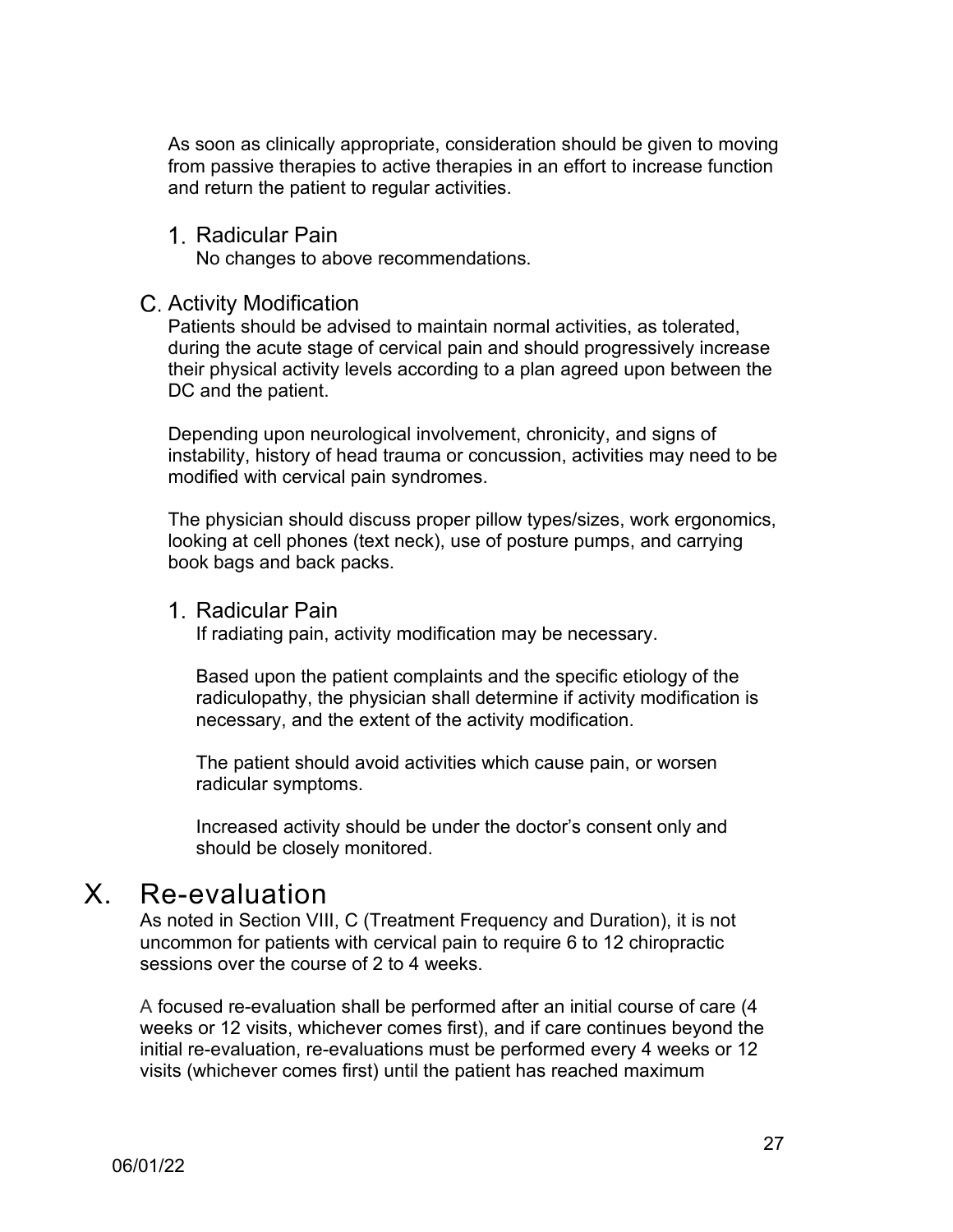therapeutic benefit (MTB) or is referred or discharged to maintenance/supportive care.

Outcome assessments for both pain *and function* shall be utilized at each reevaluation (and throughout the course of care) to 1) measure patient progress towards treatment goals, 2) determine the effectiveness of treatment, 3) determine if maximum therapeutic benefit has been reached, and 4) evaluate the appropriateness of additional treatment.

As part of the re-evaluation, and throughout the treatment, DCs must remain watchful for the appearance of red flags.

Re-evaluation of cervical pain should include the following:

- Function reassessed with repeat (applicable) disability outcome assessment measures
- Pain reassessed with a repeat VAS and appropriate disability outcome assessment measures
- Repeat of positive chiropractic, orthopedic and neurological findings from previous evaluation
- As applicable, recommendations regarding modifications to activities/work

For each re-evaluation, documentation in the healthcare record must include evidence the patient's progress was *objectively measured against the objective goals of the treatment plan.*

The results of each re-evaluation should 1) be clearly explained to the patient, 2) guide clinical decision-making regarding the next steps in care, and 3) be clearly documented in the healthcare record.

## <span id="page-27-0"></span>1. Radicular Pain

If radiating pain, in addition to the above, the reevaluation should include an evaluation of the degree of peripheralization by monitoring motor and sensory deficits.

# <span id="page-27-1"></span>XI. Continuing Course of Treatment

During each office visit, the physician should inquire as to the patient's presenting complaints, perform the treatment called for in the treatment plan and monitor the patient's clinical picture through the use of objective tests such as range of motion, segmental range of motion, presence or absence of spasm or swelling, presence or absence of positive orthopedic findings, and pain assessment.

As the patient's condition improves, the frequency of treatment should gradually decline until the patient reaches the point of discharge. An acute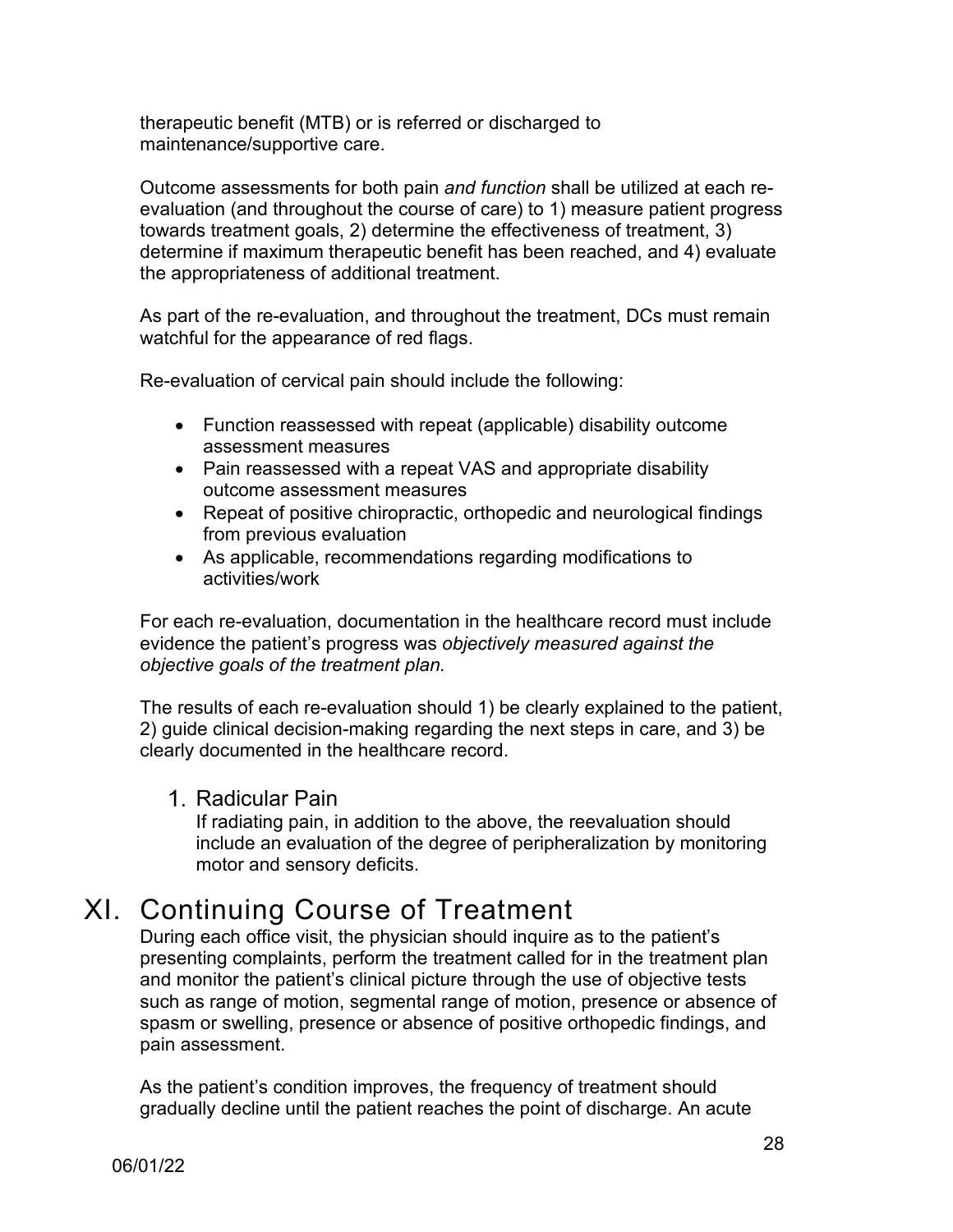exacerbation may require more frequent care. The treatment time may be extended due to complicating factors.

If maximum therapeutic benefit (MTB) is not reached during the initial course of care, and provided there is clear evidence that substantive, measurable *functional* gain has occurred, a follow up course of treatment may be warranted. As a general rule, during this phase of care, patients should be encouraged to return to usual activity levels.

The decision regarding continued treatment, and the frequency of it, largely depends on the severity and duration of the condition and whether the patient has reached maximum therapeutic benefit.

## <span id="page-28-0"></span>A. Maximum Therapeutic Benefit

Maximum Therapeutic Benefit occurs when a patient with an illness or injury reaches a state where additional, objective, measurable improvement cannot reasonably be expected from additional treatment and/or when a treatment plateau in a person's healing process is reached.

HNS refers to (and agrees with) the following included in *Best-Practice Recommendations for Chiropractic Management of Patients with Neck Pain*:

The natural history of . . . [neck-pain associated disorders and whiplash-associated disorders] . . . suggests many patients may never fully recover, and exacerbations are common. The goal of care for patients with remaining functional deficits who have reached MTB is to help them become as self-sufficient as possible.<sup>2</sup>

If there is some level of residual symptoms after the patient has reached MTB, the best course of care to control the ongoing pain will fall into one of three categories:

- 1. No ongoing physician involvement. The patient's residual neck pain can be managed with self-care, *i.e.,* ice, NSAIDS, home-based exercise/stretching, and ADL recommendations.
- 2. Periodic physician intervention is necessary if the pain exceeds the patient's ability to self-manage. Patient is treated on a PRN basis.
- 3. Physician intervention is necessary on an ongoing basis to minimize significant pain that develops in the absence of treatment. These patients typically benefit from 1-2 treatments per month with re-evaluations every 6-12 visits. (Supportive care). $^{\rm 2}$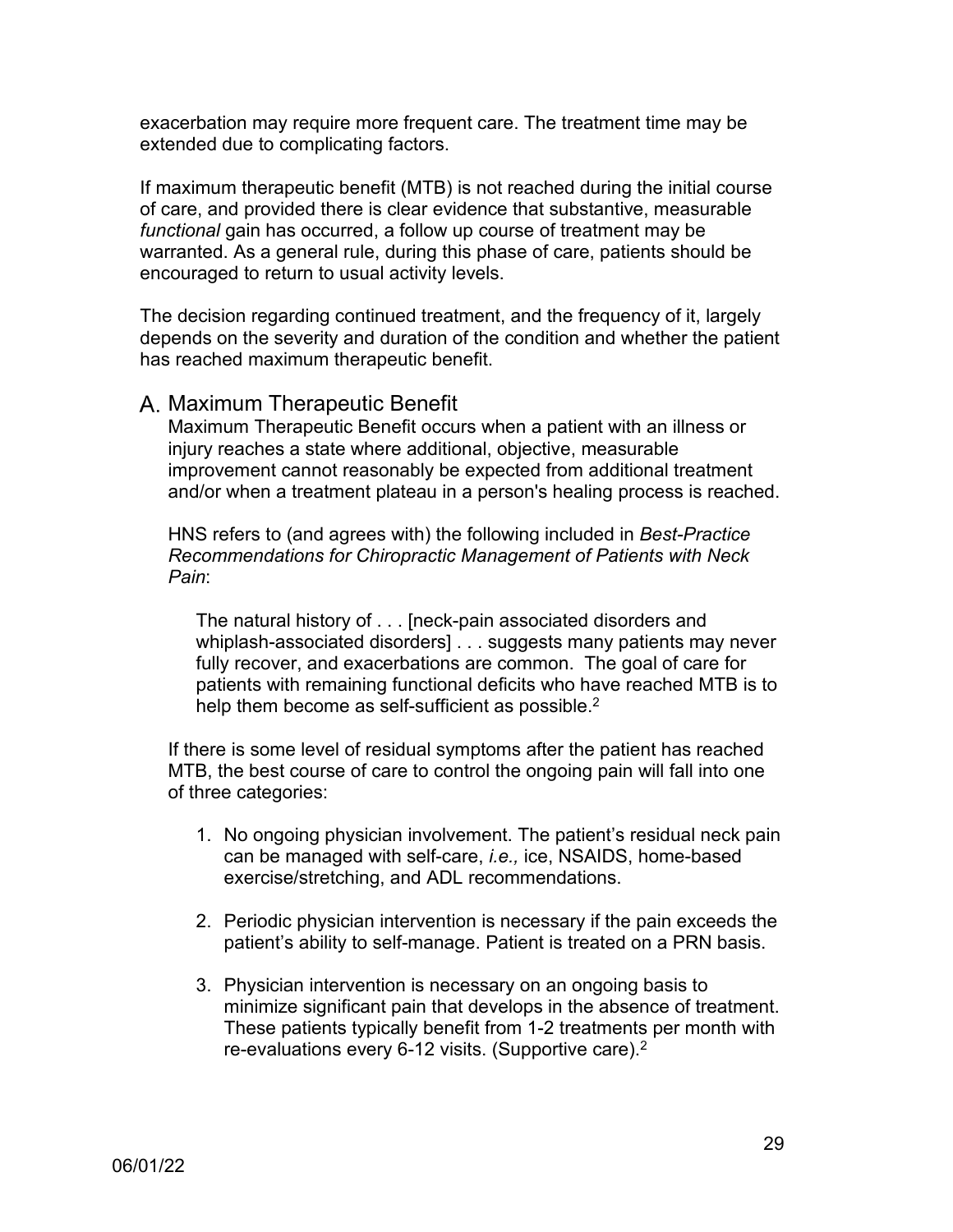## <span id="page-29-0"></span>1. Radicular Pain

When a patient with unresolved radiating pain reaches a state where additional, objective, measurable improvement cannot reasonably be expected from additional chiropractic treatment, advanced imaging and/or a specialist referral is warranted.

Similarly, when a treatment plateau in a person's healing process is reached, and the radiating pain is unresolved, advanced imaging and/or a specialist referral is warranted.

## <span id="page-29-1"></span>Exacerbation/Flare-ups

As indicated in *Best-Practice Recommendations for Chiropractic Management of Patients with Neck Pain*2:

Some patients may require periodic care when they experience exacerbations/flare-ups with recurrence of previously improved functional deficits. Under such circumstances, the clinician should document subjective and objective findings and the capacity to perform daily activities while providing care appropriate to returning them to the MTB baseline. The frequency and duration of such care will depend on the clinical presentation: Some may require an acute care approach, while others may only need a few visits. Periodic reevaluations are warranted after short trials of care, typically 6 to 8 visits. The need for additional care should be predicated on the ability to demonstrate significant positive response and the likelihood of further improvement.2

#### <span id="page-29-2"></span>1. Radicular Pain

Depending upon the specific etiology of the radiating pain, and the severity of the flare-up, the physician may consider a specialist referral for further evaluation.

# <span id="page-29-3"></span>XII. HNS Performance Expectations

These and all HNS Best Practices represent HNS' performance expectations for all contracted physicians. All HNS Best Practices are posted on the HNS Website under "Clinical Resources."

# <span id="page-29-4"></span>XIII.Summary

These best practices were created for the HNS physician network (and other key stakeholders) and summarize HNS' practice recommendations and performance expectations for the chiropractic management of adult patients with cervical pain, and with radiating pain. They are intended to improve treatment quality and outcomes, and to promote the delivery of cost-efficient chiropractic care.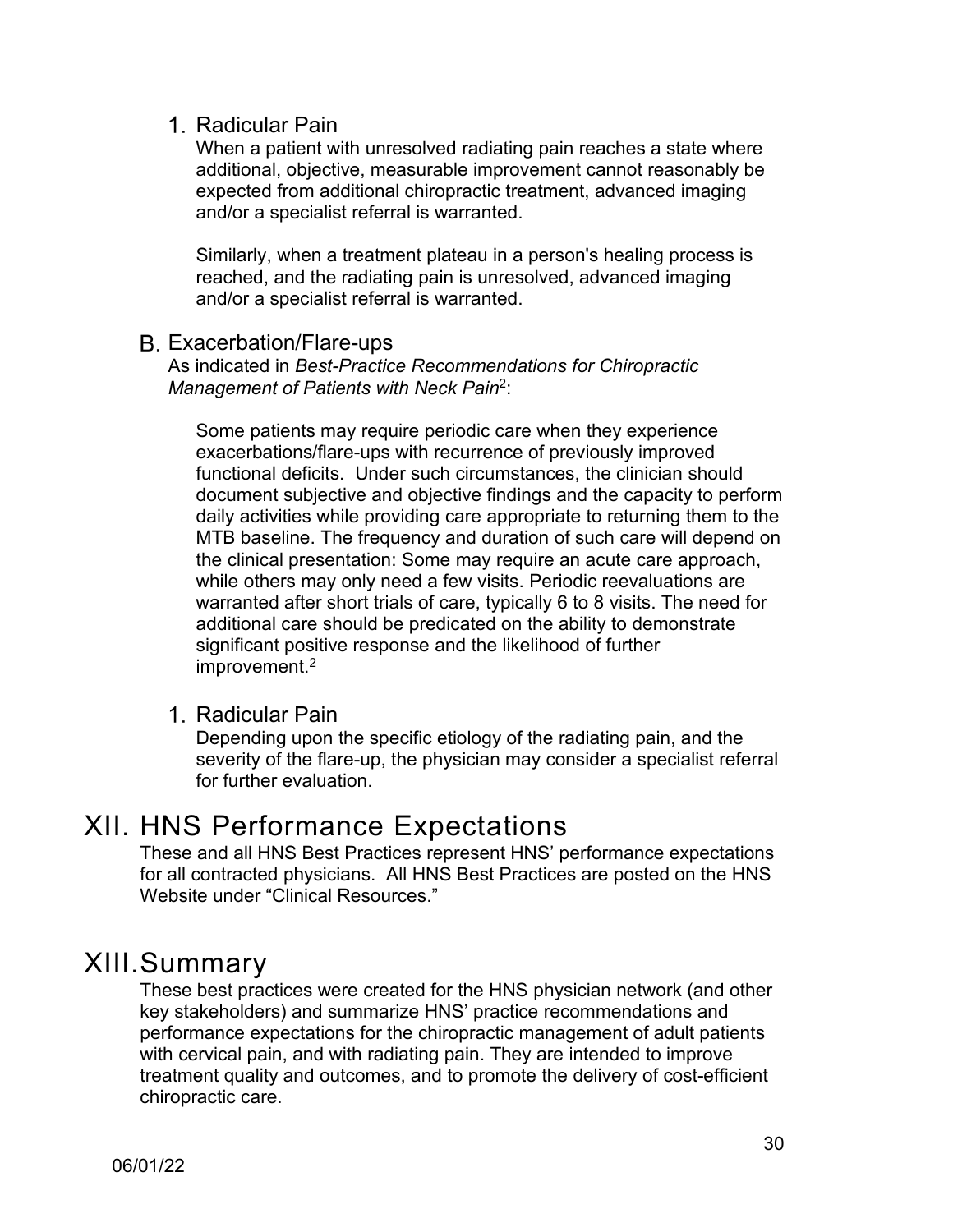In a value-based healthcare environment, there is a vast difference between merely treating someone versus delivering best practices. The essential step for improving clinical outcomes is to provide the most effective care for every patient on every visit. Timely clinical outcomes, cost effective management, and high patient satisfaction are the key metrics to which all physicians should aspire.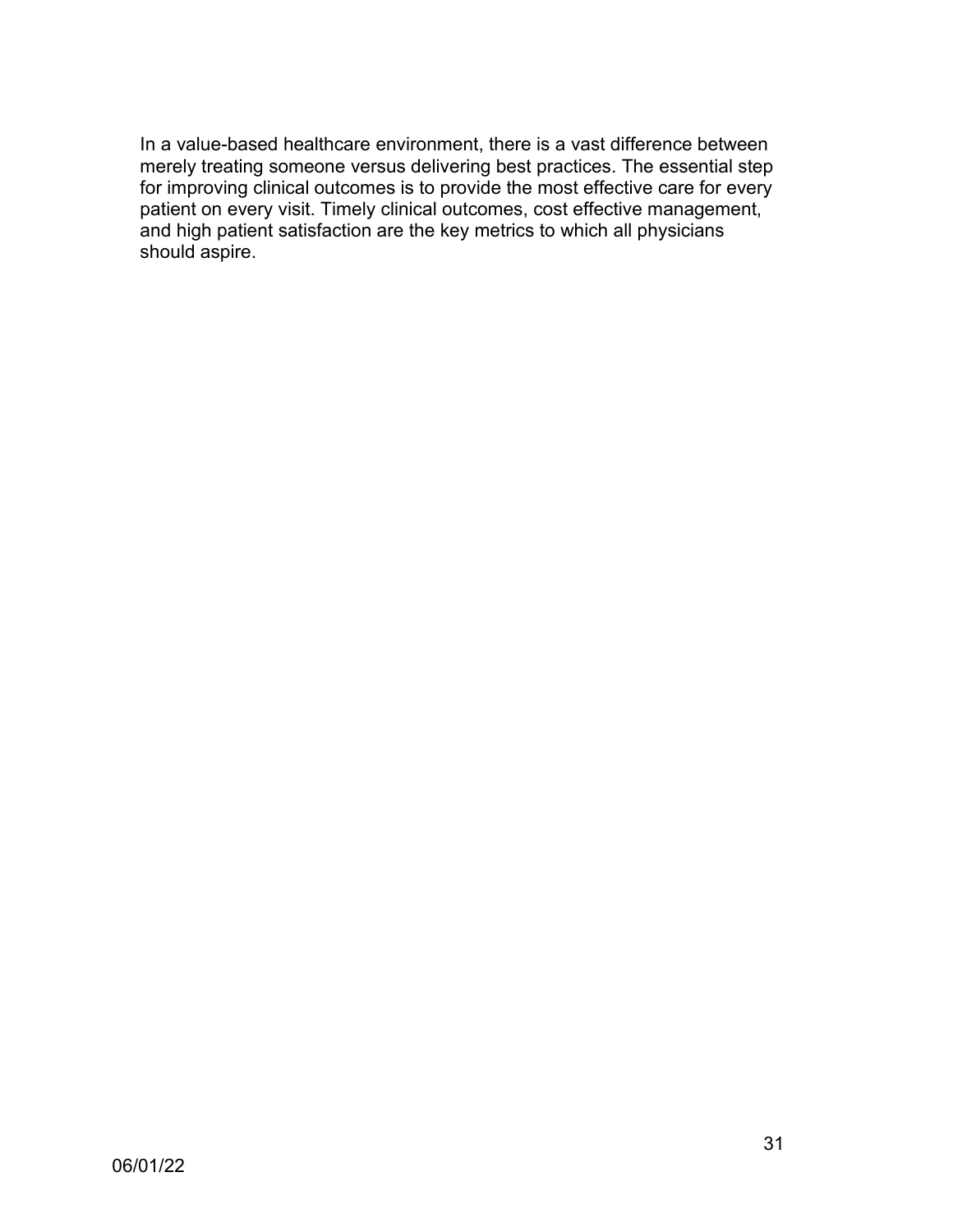# <span id="page-31-0"></span>XIV. References

- 1. Cohen SP, Hooten WM. Advances in the diagnosis and management of neck pain. *BMJ*. 2017;358:j3221. Published 2017 Aug 14. doi:10.1136/bmj.j3221
- 2. Whalen W, Farabaugh RJ, Hawk C, et al. Best-Practice Recommendations for Chiropractic Management of Patients with Neck Pain. *J Manipulative Physiol Ther*. 2019;42(9):635-650. doi:10.1016/j.jmpt.2019.08.001
- 3. Kendall NAS, Linton SJ, Main CJ. Guide to Assessing Psycho-social Yellow Flags in Acute Low Back Pain: Risk Factors for Long-Term Disability and Work Loss. In: *New Zealand Acute Low Back Pain Guide*. 2004 ed. Wellington, NZ: Accident Compensation Corporation and the New Zealand Guidelines Group; 2004:52. https://www.acc.co.nz/assets/provider/ff758d0d69/acc1038-lower-backpain-guide.pdf. Accessed October 29, 2019.
- 4. Blanpied P.R., et al. *Neck pain: revision 2017*. J Ortho Sports Phys Ther. 2017; 47: A1-A83
- 5. McCrory P., et al. Consensus statement on concussion in sport- the  $5<sup>th</sup>$ international conference on concussion in sport held in Berlin*, October 2016*. *Br J Sports Med*. 2017; 51: 838-847.
- 6. Haldeman S, Carey P, Townsend M, Papadopoulos C. Arterial dissections following cervical manipulation: the chiropractic experience. *CMAJ*. 2001;165(7):905-906.
- 7. Cassidy JD, Boyle E, Côté P, et al. Risk of vertebrobasilar stroke and chiropractic care: results of a population-based case-control and casecrossover study [published correction appears in Spine (Phila Pa 1976). 2010 Mar 1;35(5):595]. *Spine (Phila Pa 1976)*. 2008;33(4 Suppl):S176- S183. doi:10.1097/BRS.0b013e3181644600
- 8. Kosloff TM, Elton D, Tao J, Bannister WM. Chiropractic care and the risk of vertebrobasilar stroke: results of a case-control study in U.S. commercial and Medicare Advantage populations. *Chiropr Man Therap*. 2015;23:19. Published 2015 Jun 16. doi:10.1186/s12998-015-0063-x
- 9. Rubinstein SM, Peerdeman SM, van Tulder MW, Riphagen I, Haldeman S. A systematic review of the risk factors for cervical artery dissection. *Stroke*. 2005;36(7):1575-1580. doi:10.1161/01.STR.0000169919.73219.30